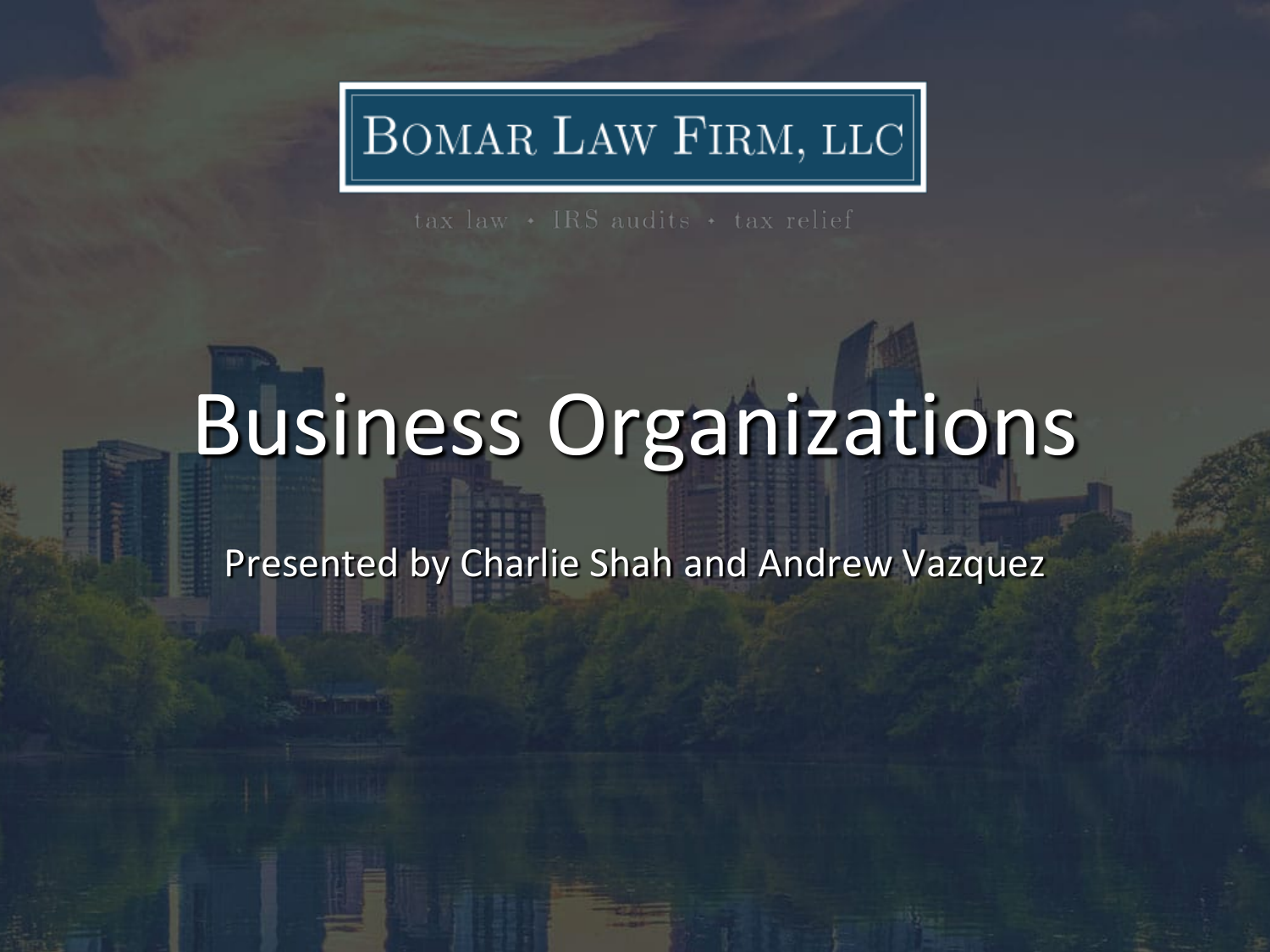### Bios

#### **Charlie Shah**

Charlie is a graduate of the Samford University Cumberland School of Law. He has been practicing law since 1996. Charlie's practice focuses on business planning and litigation as well as Tax Court litigation. He is an active member of the North American South Asian Bar Association.

#### **Andrew Vazquez**

Andrew graduated from the Georgia State University College of Law in 2015. His practice focuses primarily on tax planning, estate planning, and business planning. He is an active member of the Atlanta Bar association and the Georgia Hispanic Chamber of Commerce.





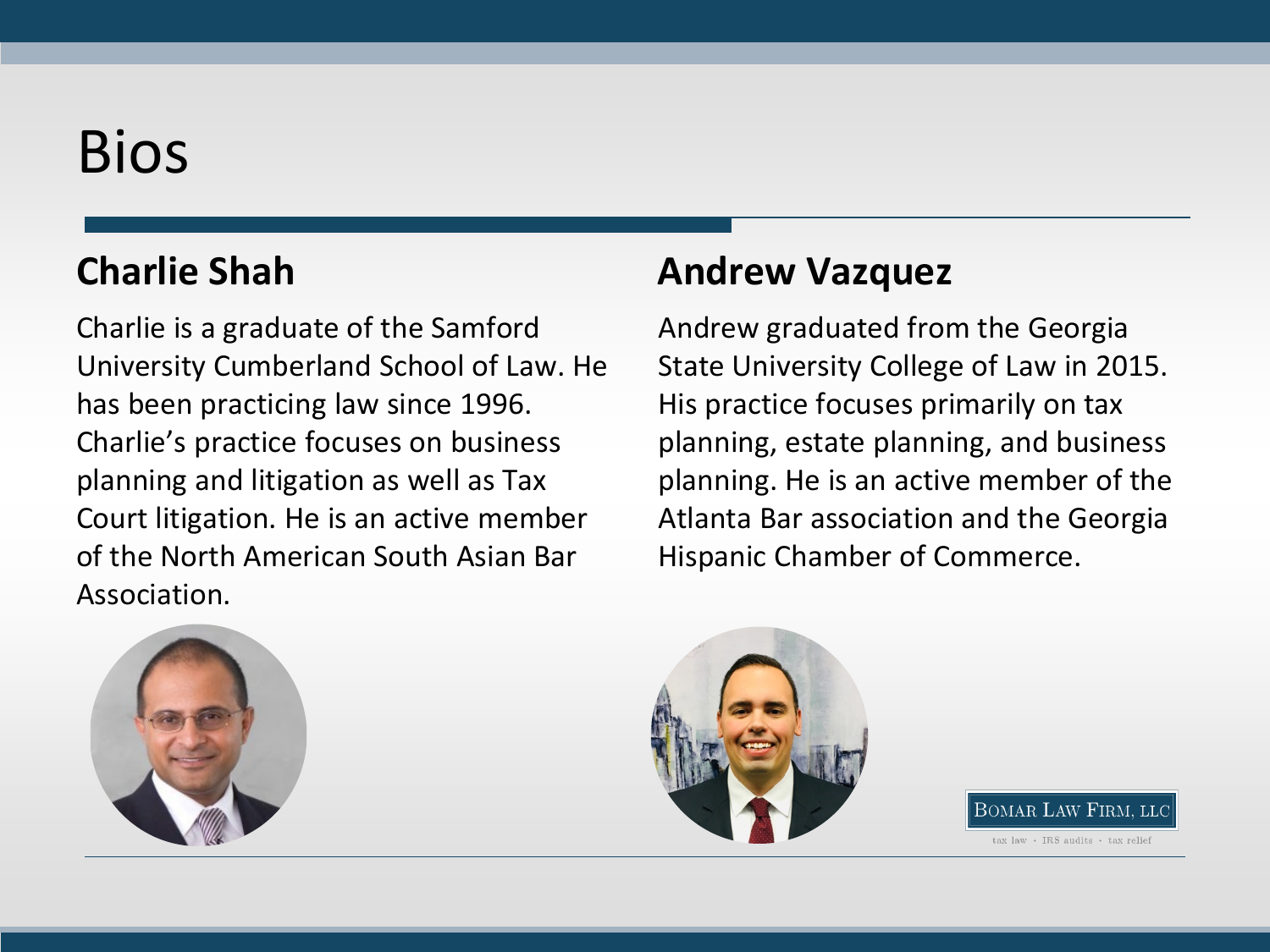### Forms of Business Organizations

- $\square$  Sole Proprietorship
- $\square$  Partnership
- $\square$  Corporation
- $\square$  Limited Partnership
- $\square$  S Corporation
- $\Box$  Limited Liability Company

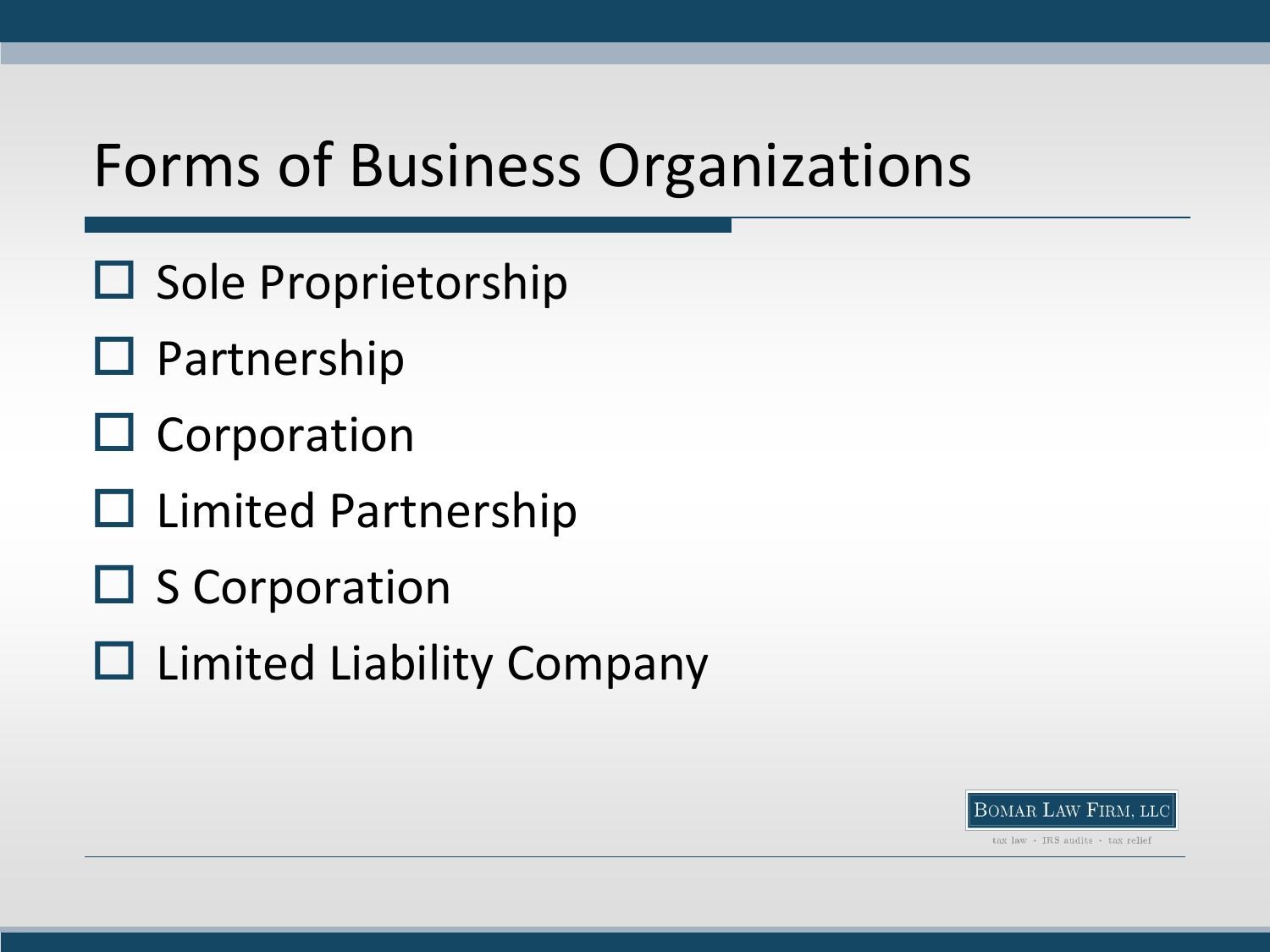- $\Box$  Types of characteristics that vary between forms of business organizations include:
	- Manner and Cost of Creation
	- Continuity of the Organization
	- Managerial Control
	- Personal Liability of Owners
	- Taxation

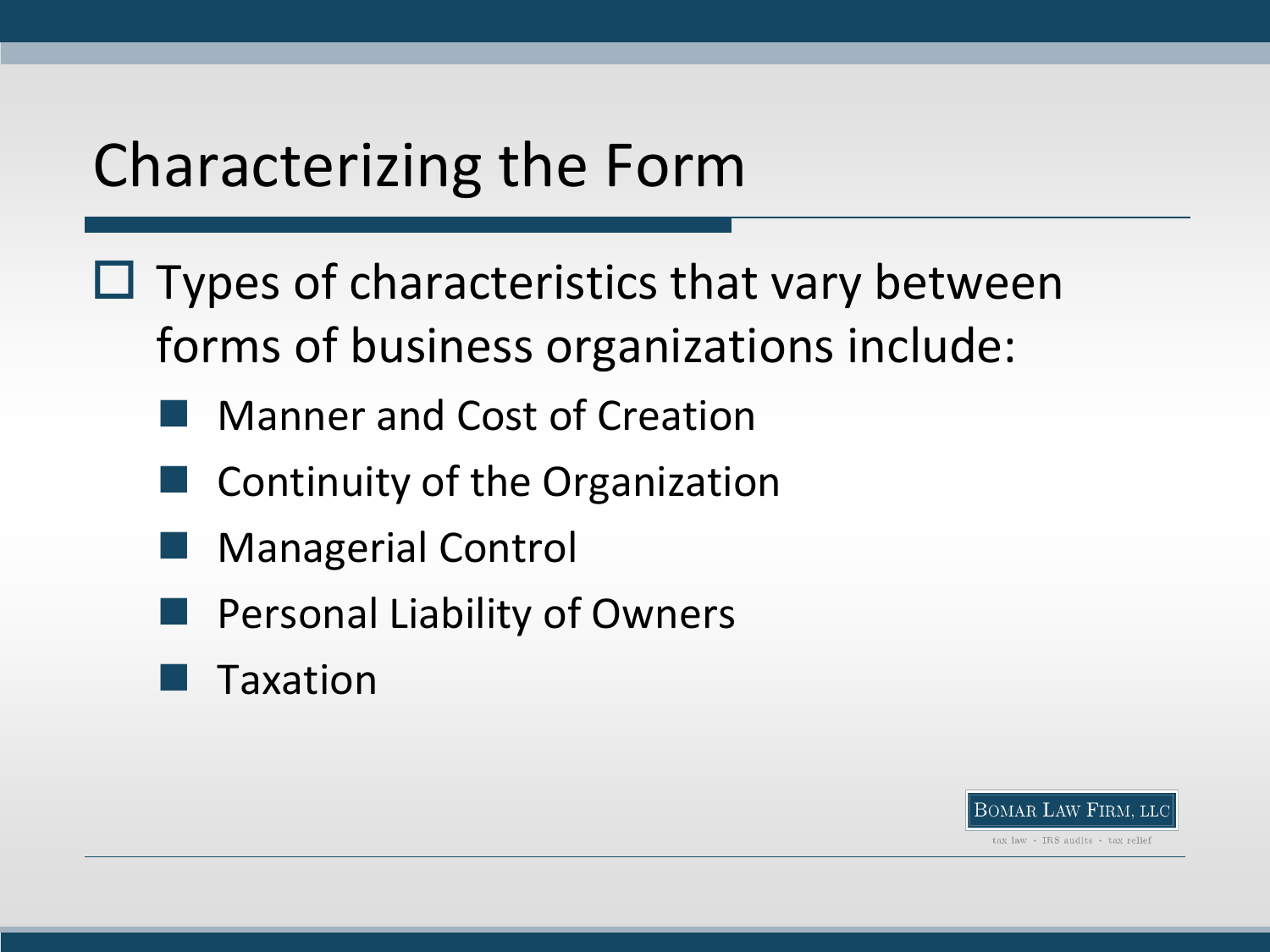#### □ Manner and Cost of Creation

- $\blacksquare$  Creation the legal steps necessary to form the organization
- How is the organization formed?
- How much does it cost to form the organization?
- How much paperwork is involved?
- How long will it take?

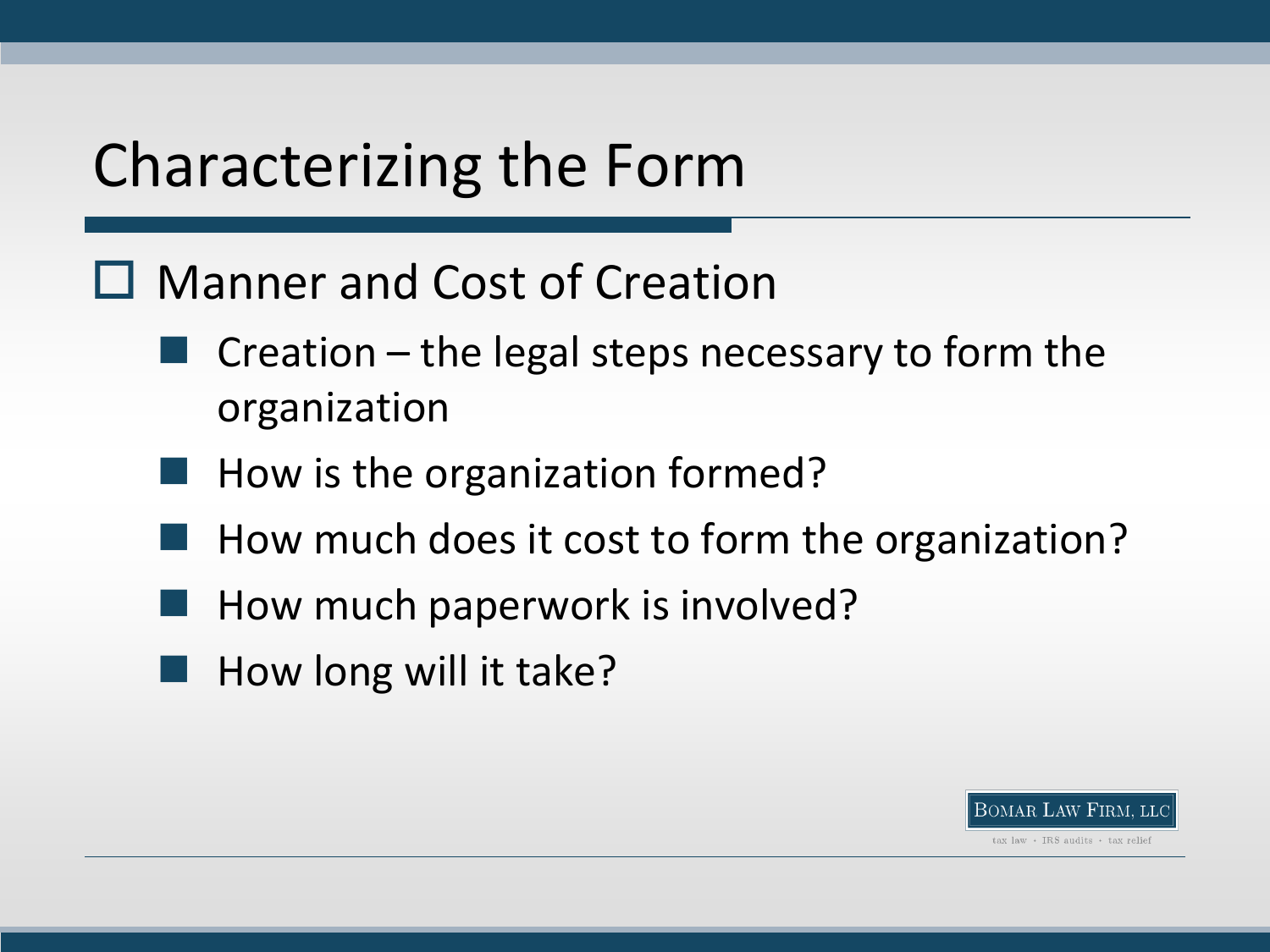- $\Box$  Continuity of the Organization
	- $\blacksquare$  How does the organization's existence relate to its owners?
	- What happens if one of the owners dies?
	- How is the organization dissolved?

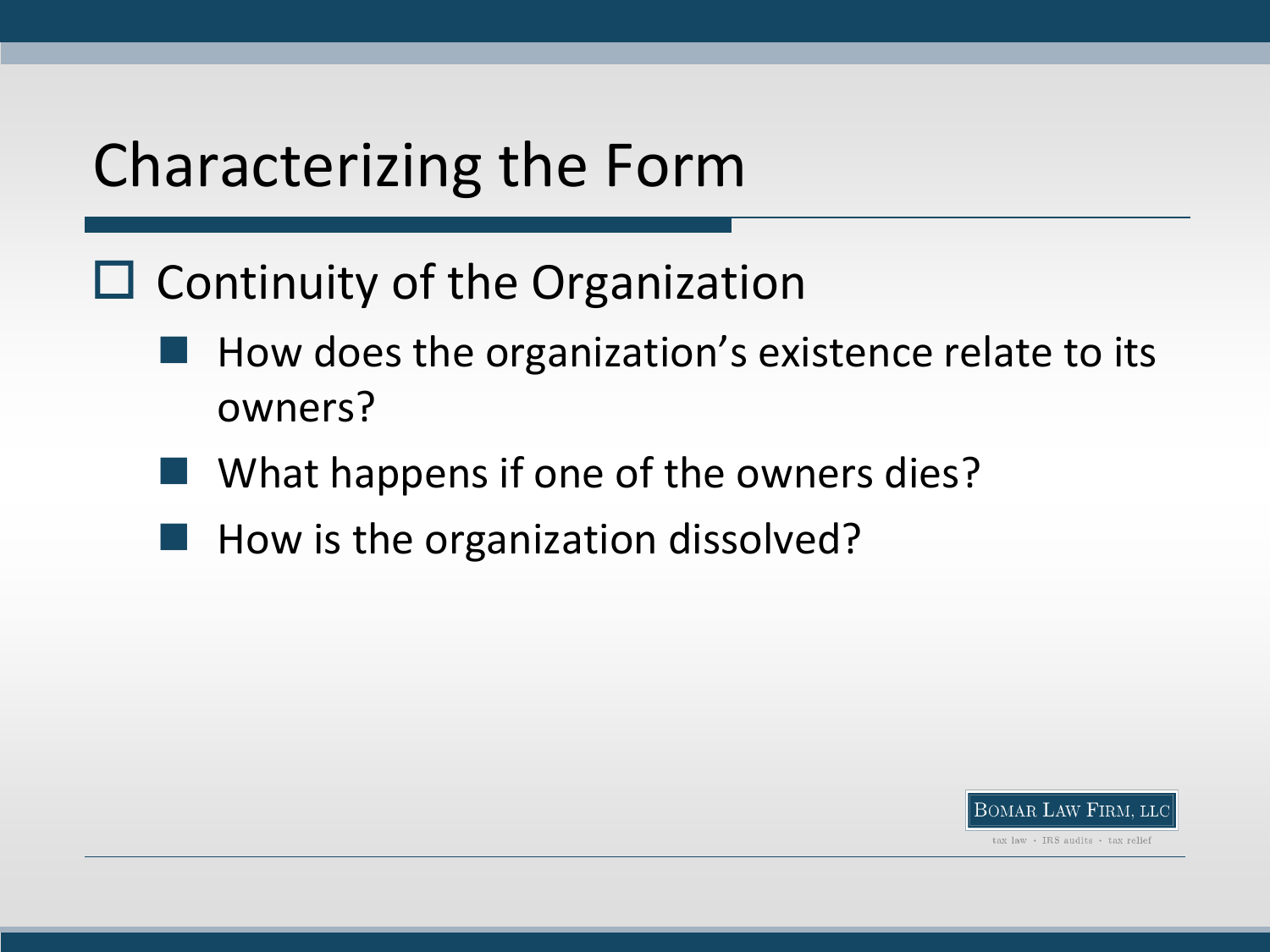#### □ Managerial Control

- How much control will the owners exercise over the management of the organization?
- **How much of a voice will each owner have in** management?

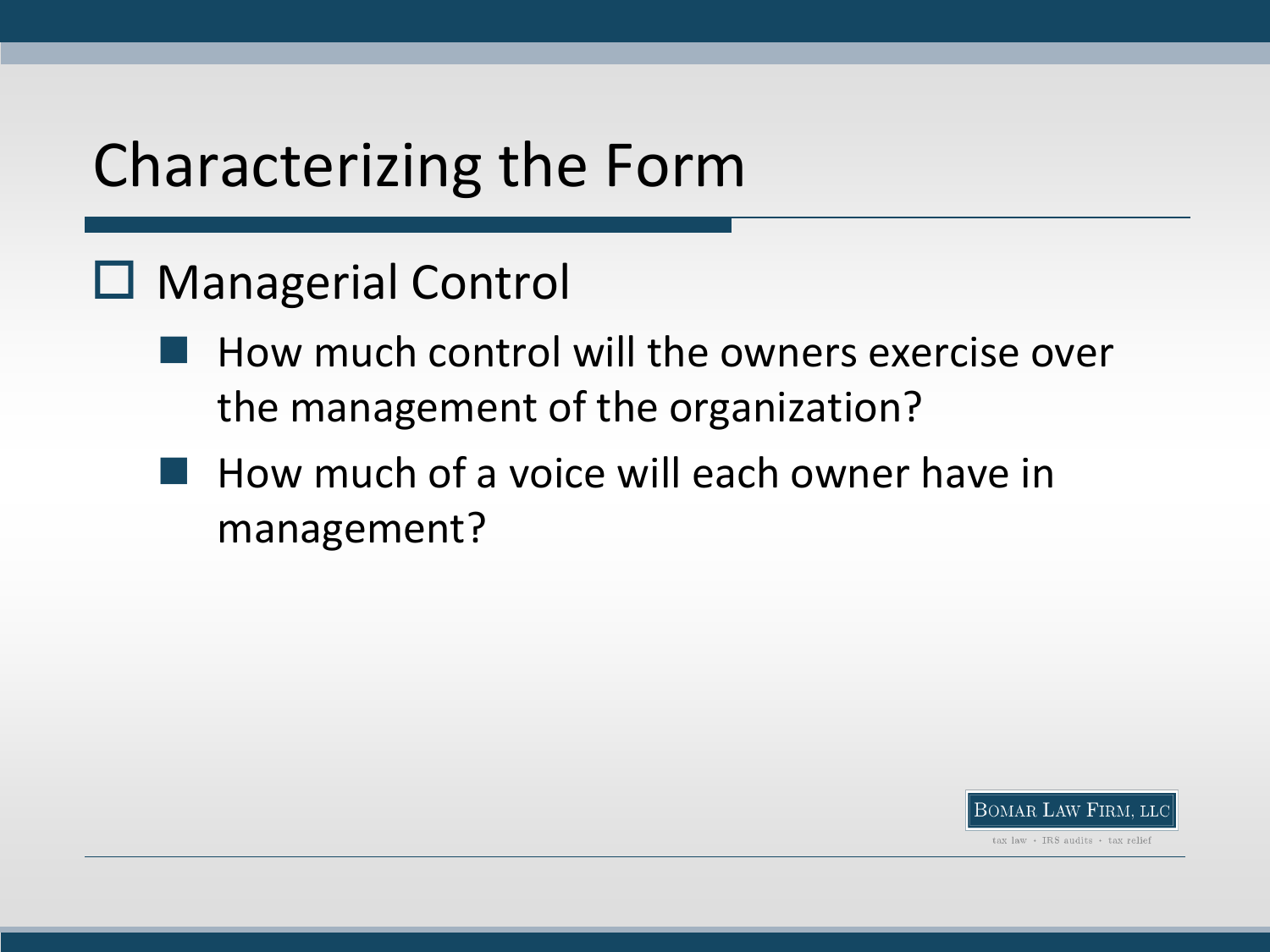#### $\Box$  Personal Liability of the Owners

- $\blacksquare$  To what extent will the owners be liable for acts of the organization?
- $\blacksquare$  To what extent will the owners be liable for the debts of the organization?

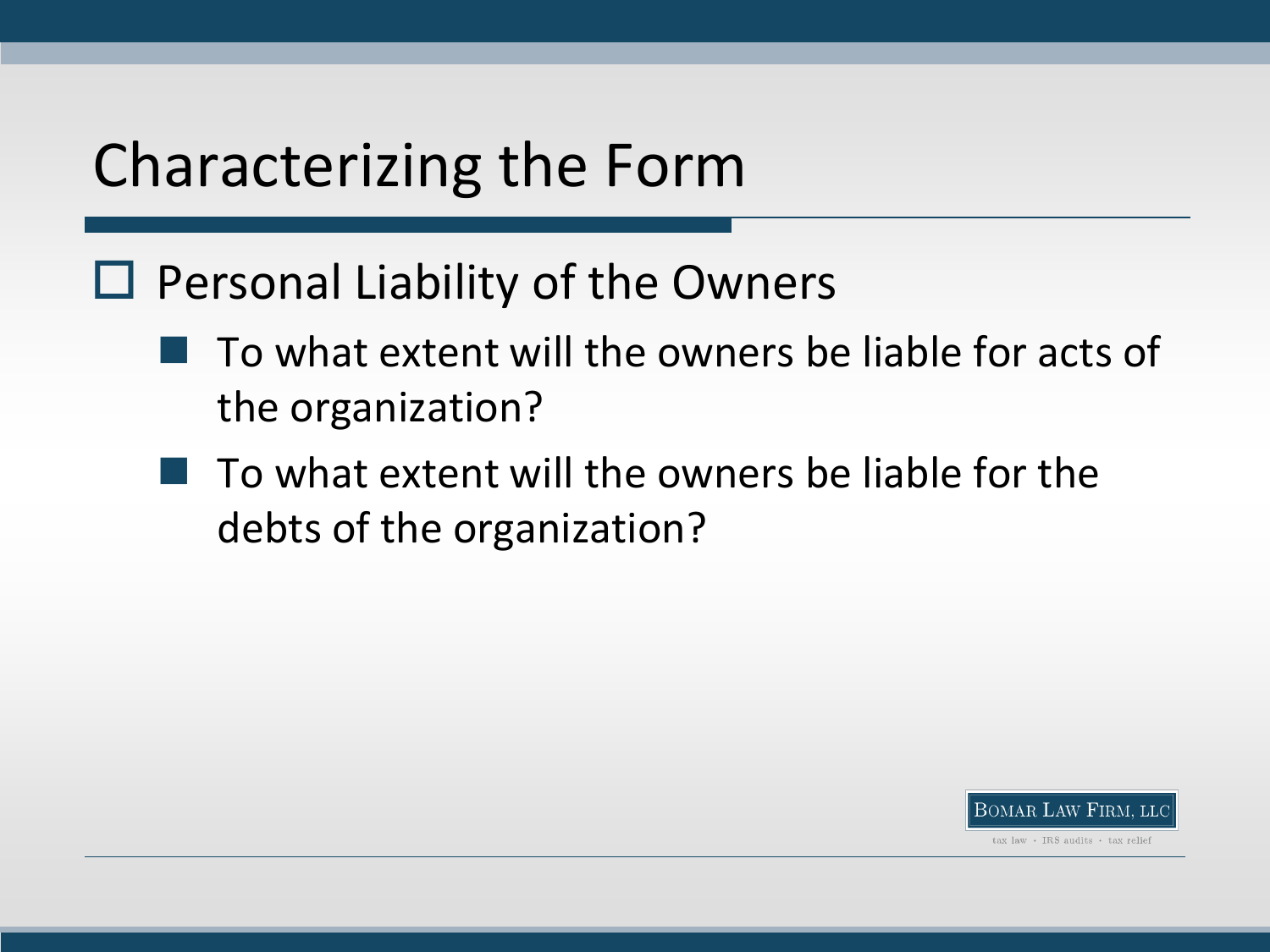#### $\Box$  Taxation

- $\blacksquare$  How is the income the organization earns taxed?
- How is the money distributed from the organization to the owners taxed?

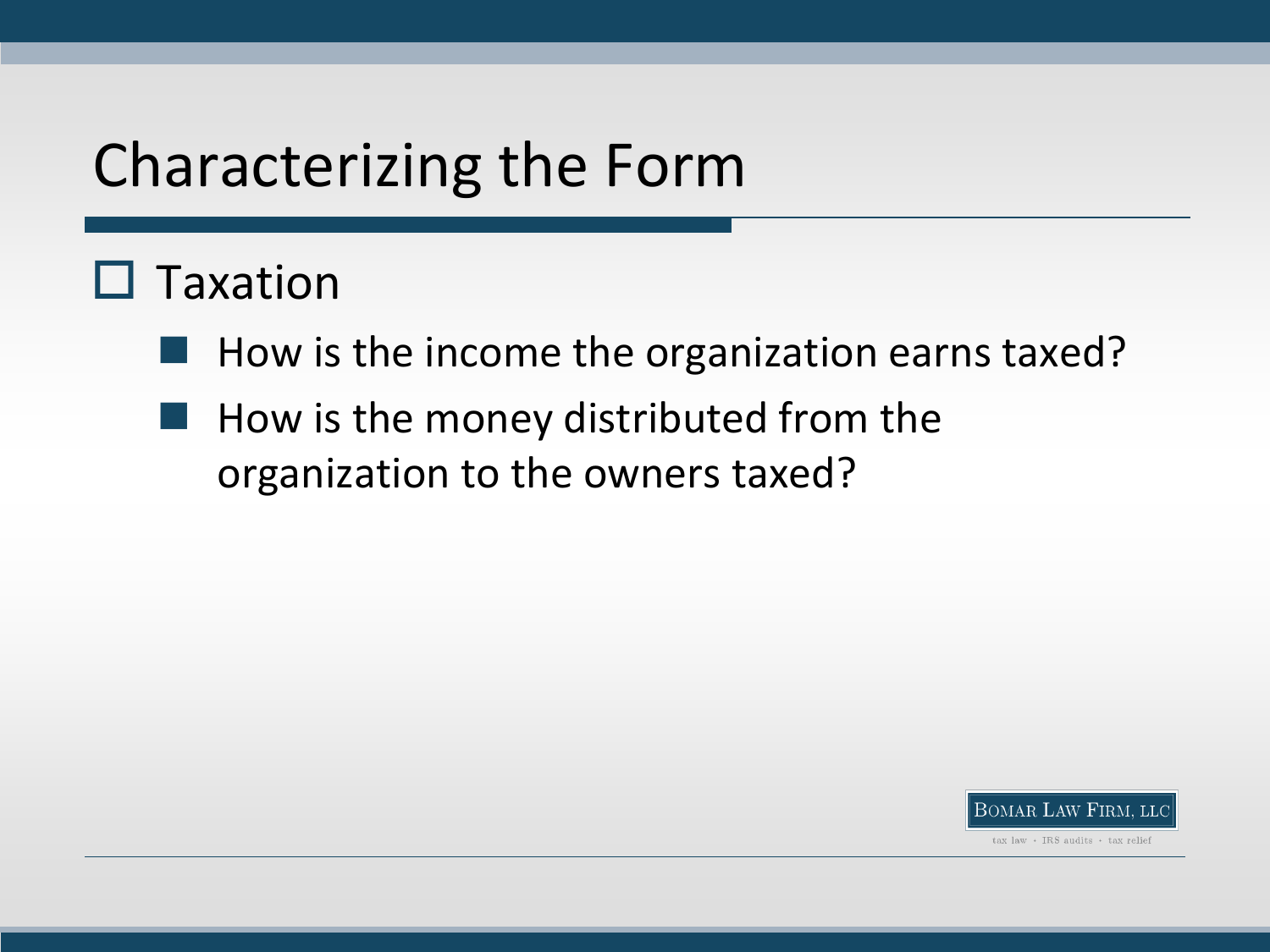$\Box$  A sole proprietorship has a single owner and serves, in effect, as an alter ego of the owner

 $\square$  Creation

- Simplest of the business organizations
- Does not require formal documentation or fees to be formed

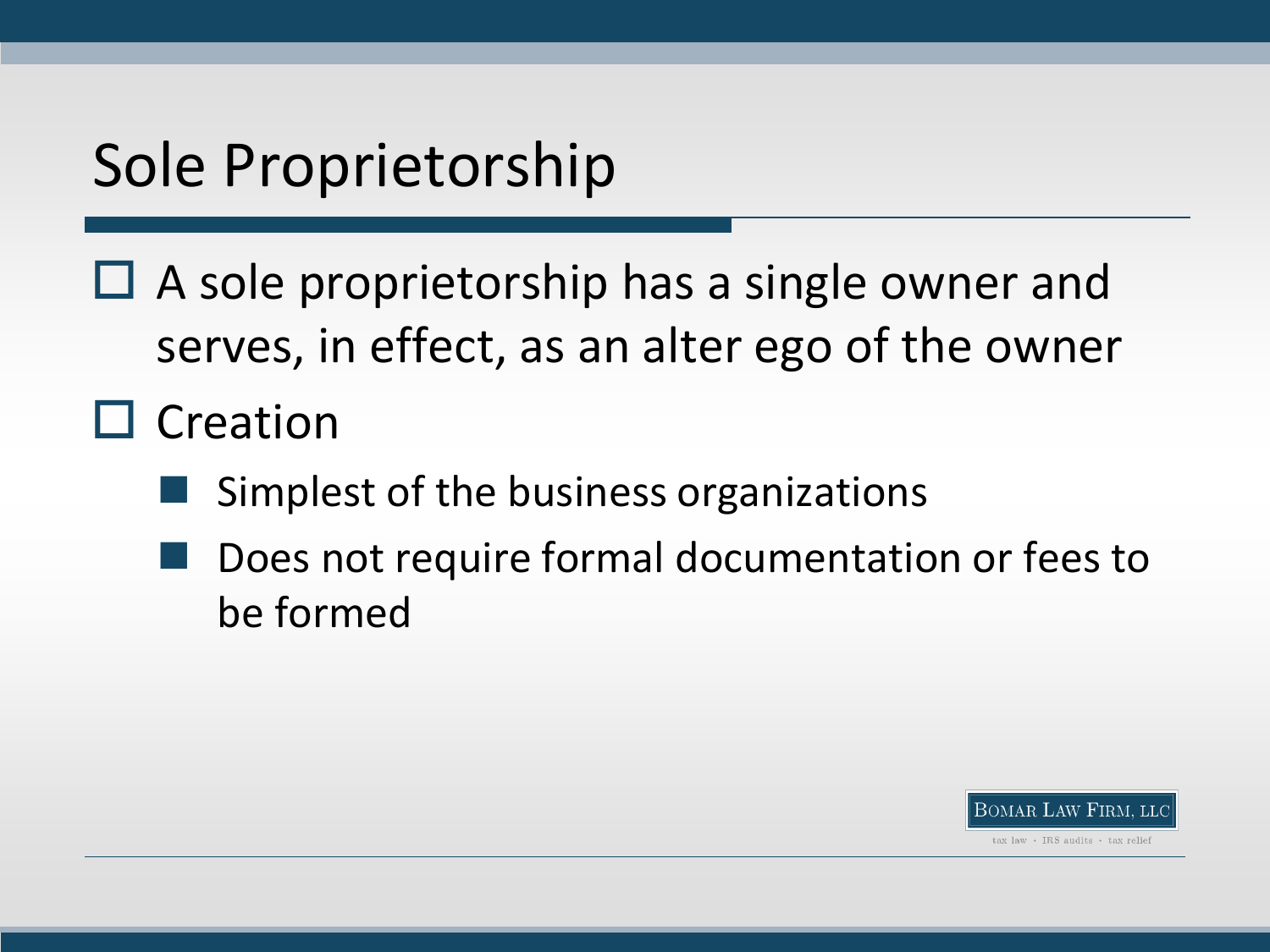### $\Box$  Continuity

- Tied directly to the will of the owner
- Owner dictates when organization will be dissolved
- Ownership of organization cannot be transferred

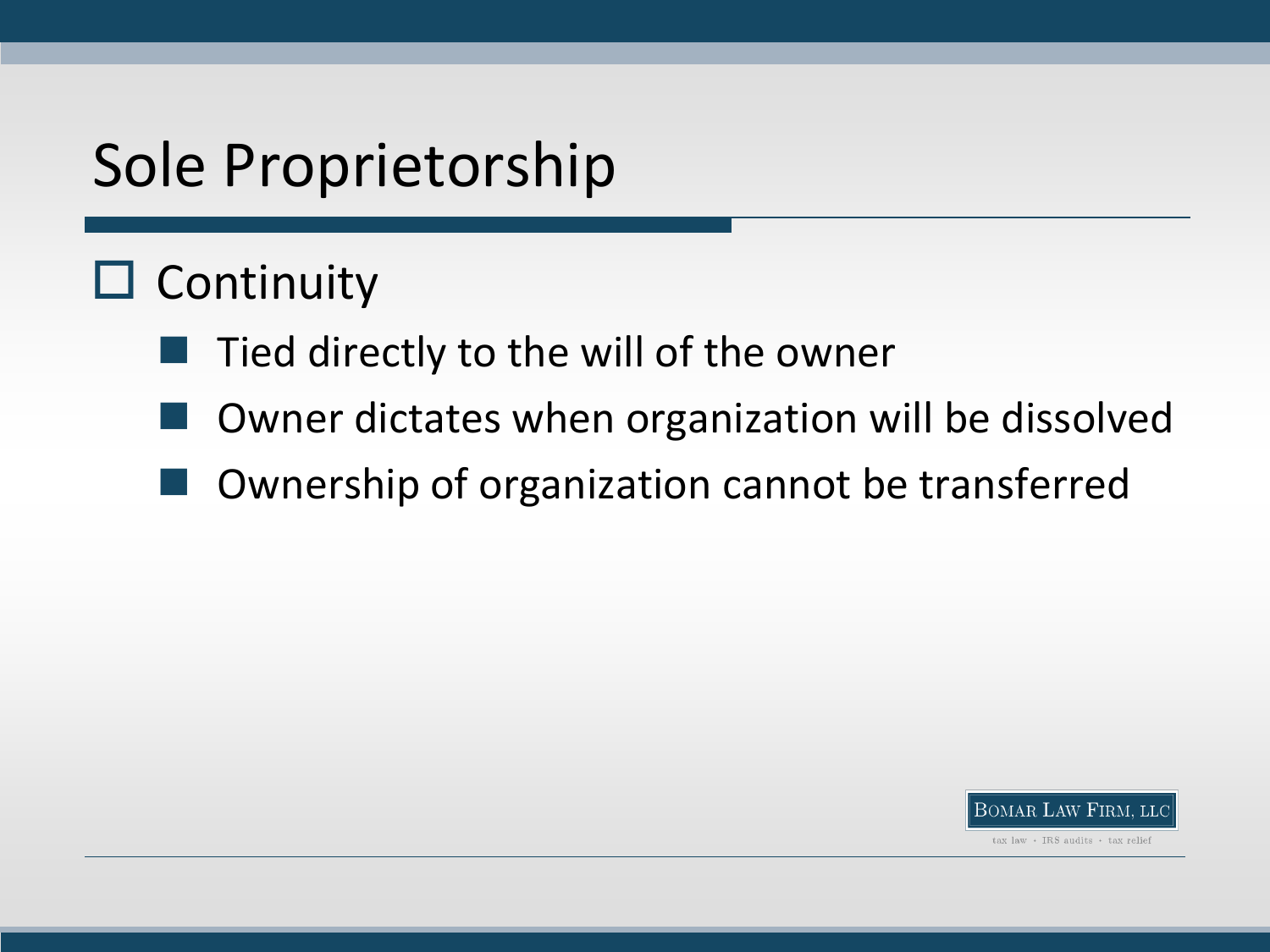- □ Managerial Control
	- Owner is in total control of organization
- $\Box$  Personal Liability of Owners
	- Owner is personally liable for all debts of the organization
	- In effect, a debt of the organization is a debt of the owner (treated as the same person)

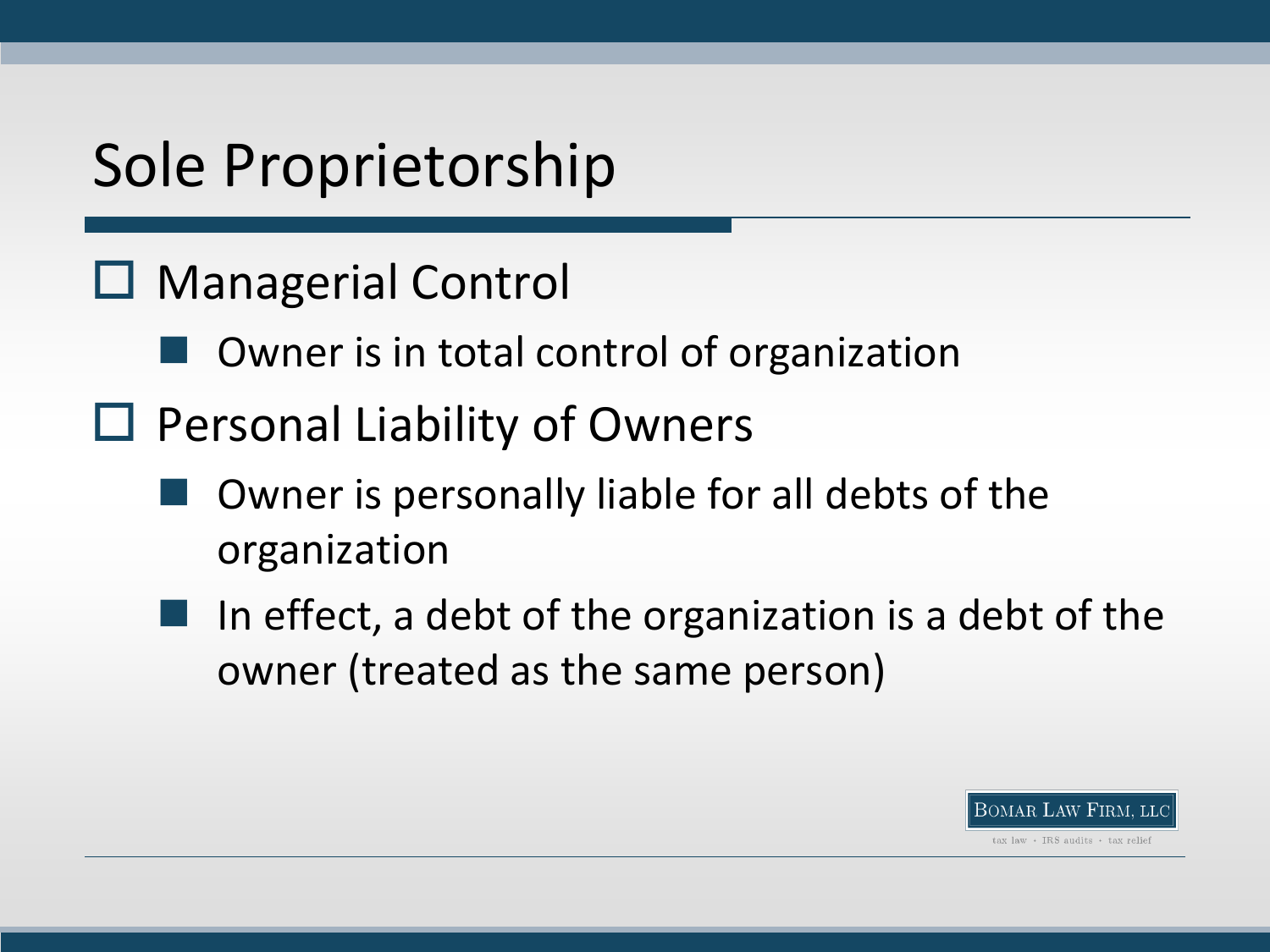### $\Box$  Taxation

- Organization is not taxed on income
- Instead, owner must report all of organization's income as his own, even if he does not receive the income

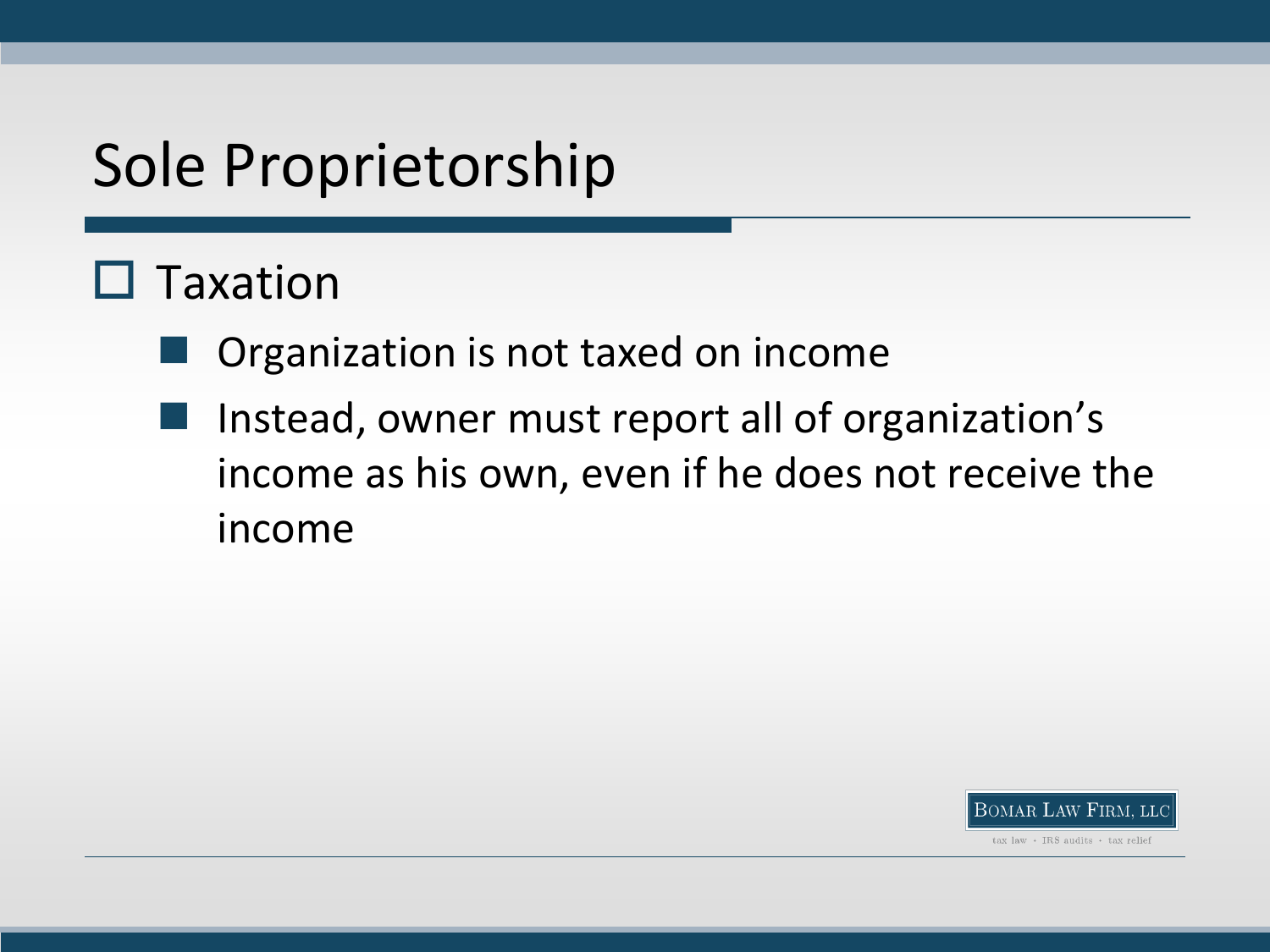- An agreement between two or more persons or businesses to share a common interest in a commercial endeavor and to share profits and losses
- $\square$  Creation
	- Easily formed; cost to form is low
	- Formal agreement to form partnership is called articles of partnership

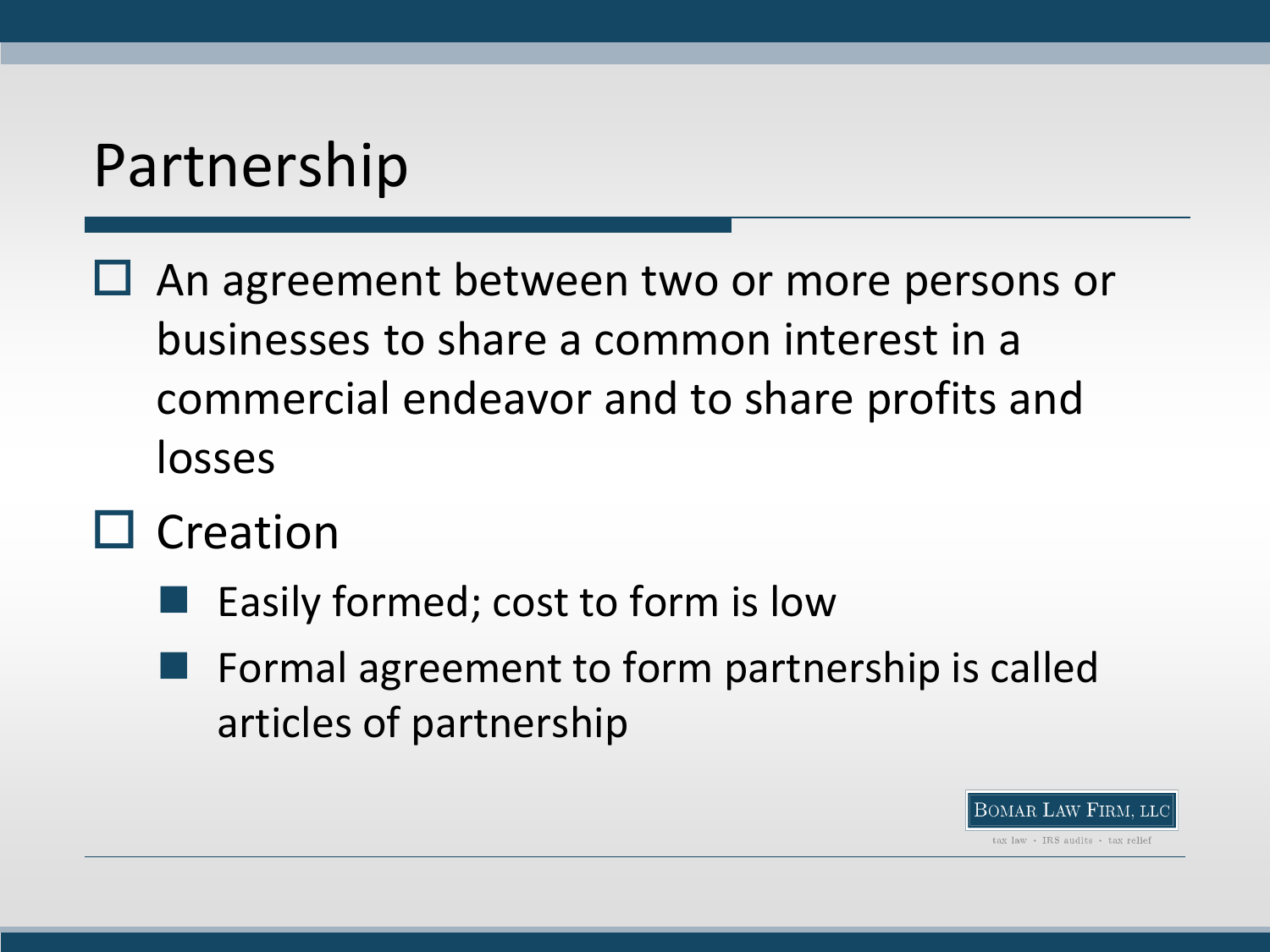### $\square$  Continuity

- Technically, partnership is dissolved when a partner withdraws or dies
- Business activity of partnership can be carried on by remaining partners under a new partnership
- Liability can be imposed on partner who withdraws from partnership in violation of partnership agreement

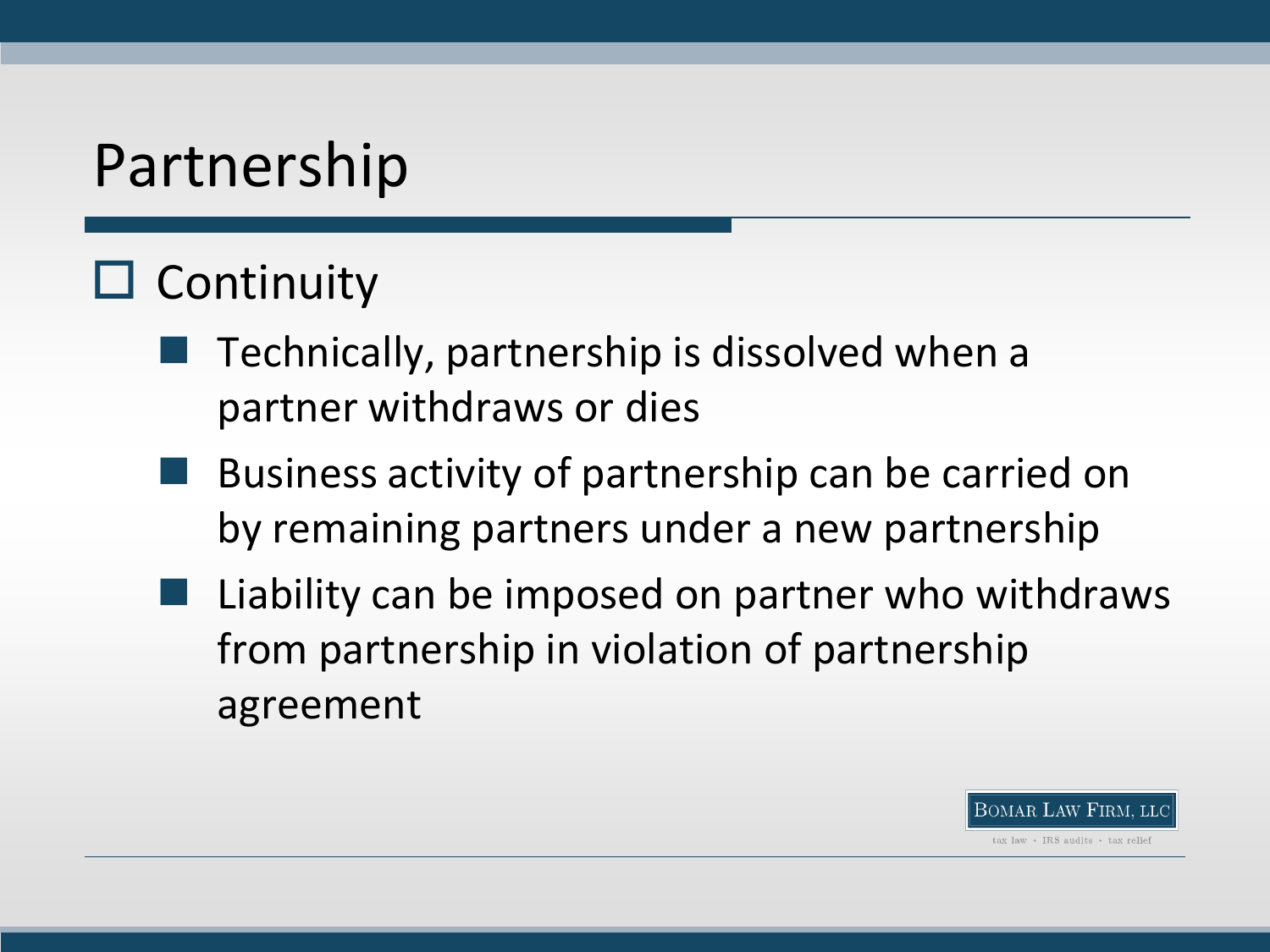#### □ Managerial Control

- Default rule is that every partner has equal voice in the management of the partnership
- Partners can agree, through partnership agreement, to divide control of partnership differently

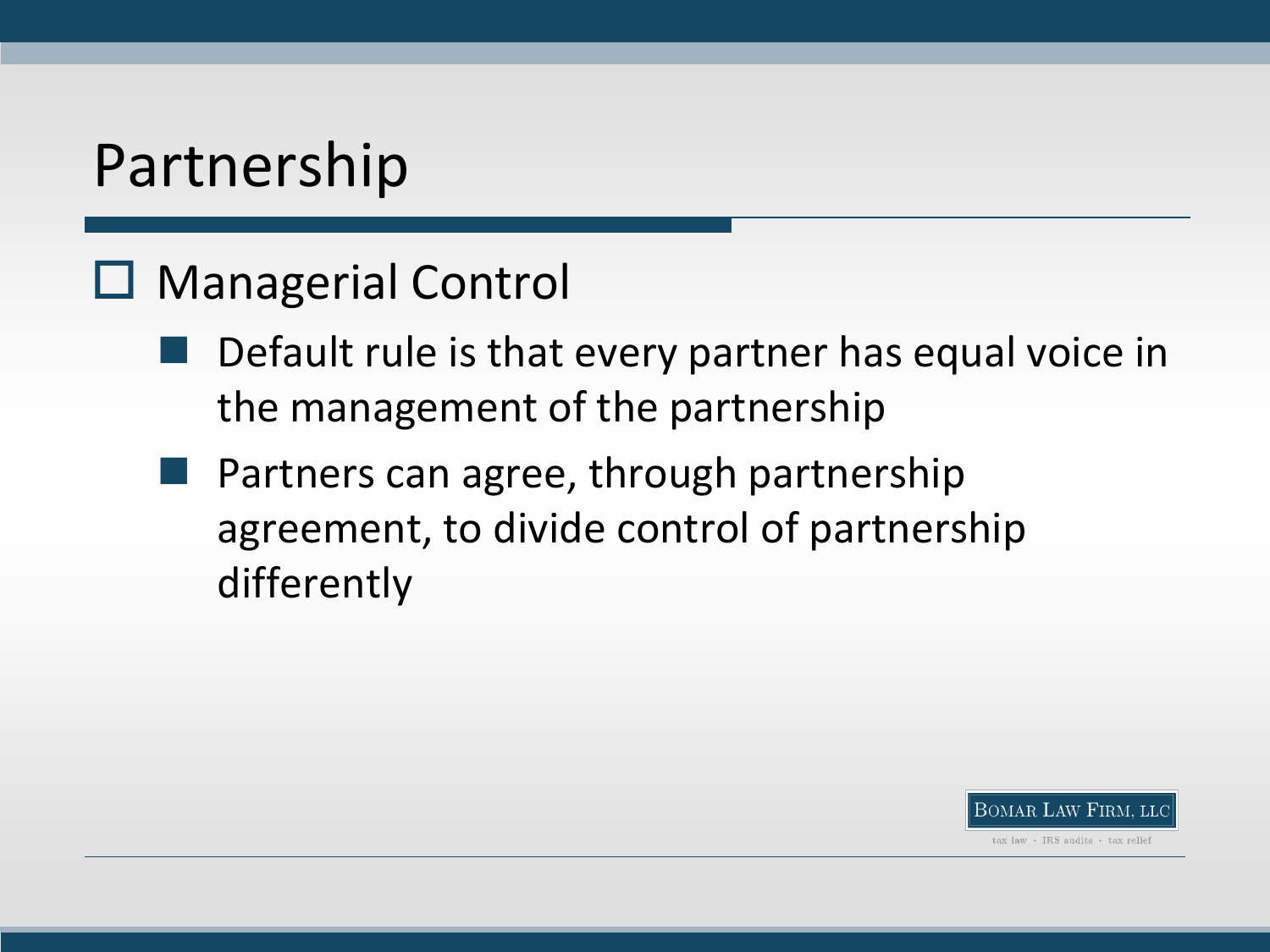#### $\Box$  Personal Liability of Owners

- All partners are jointly and severally liable for all partnership debts
- Creditor may sue partnership and all partners on partnership debts
- One partner who pays partnership debt can seek contribution from other partners

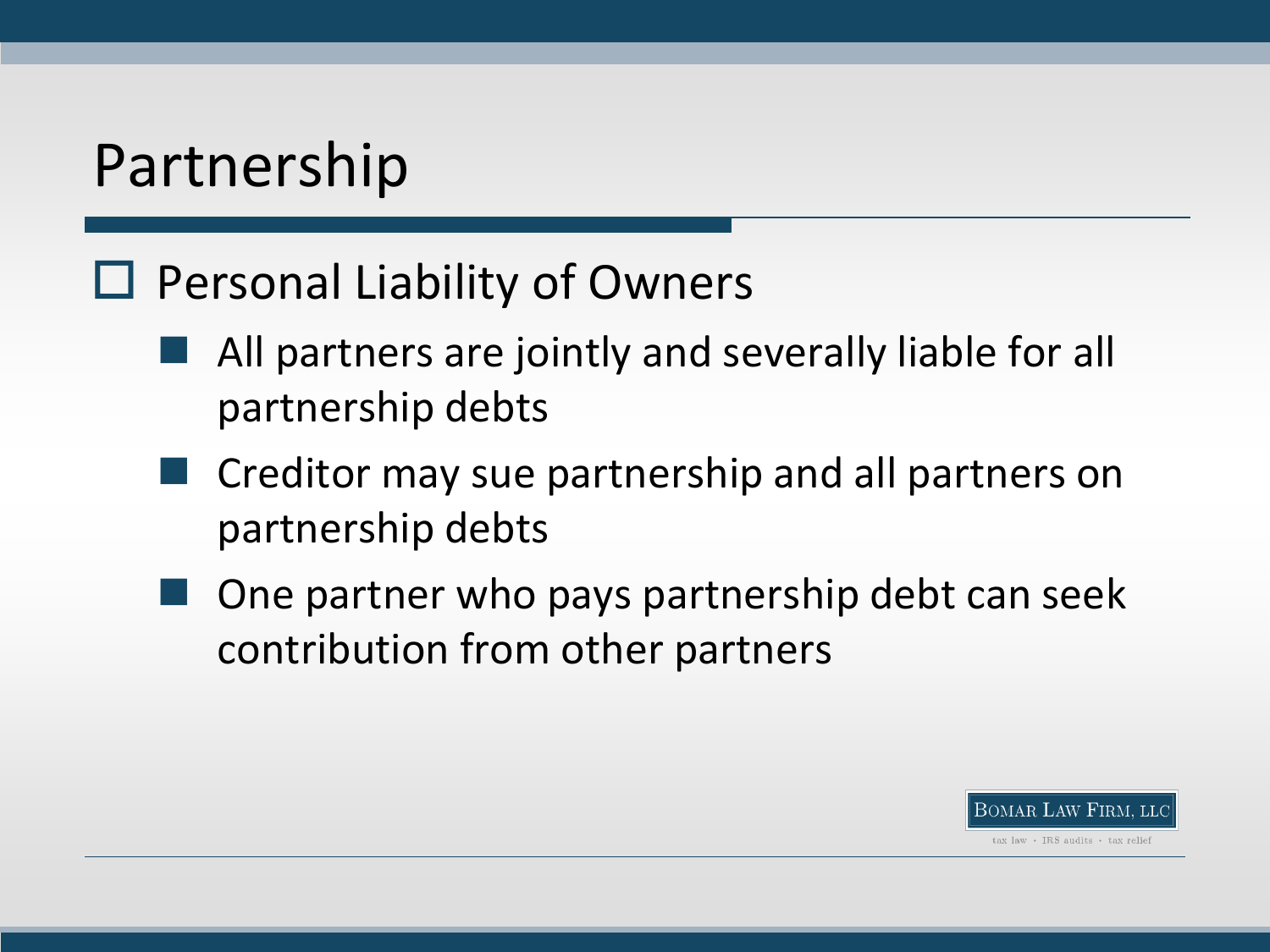### $\Box$  Taxation

- Partnership is not a taxable entity
- Known as a "pass-through" entity
- Partnership files an information return but does not pay tax
- Partners report their pro rata share of partnership profits and losses on their individual tax returns
- Partners are taxed on partnership profits even if partnership retains profits

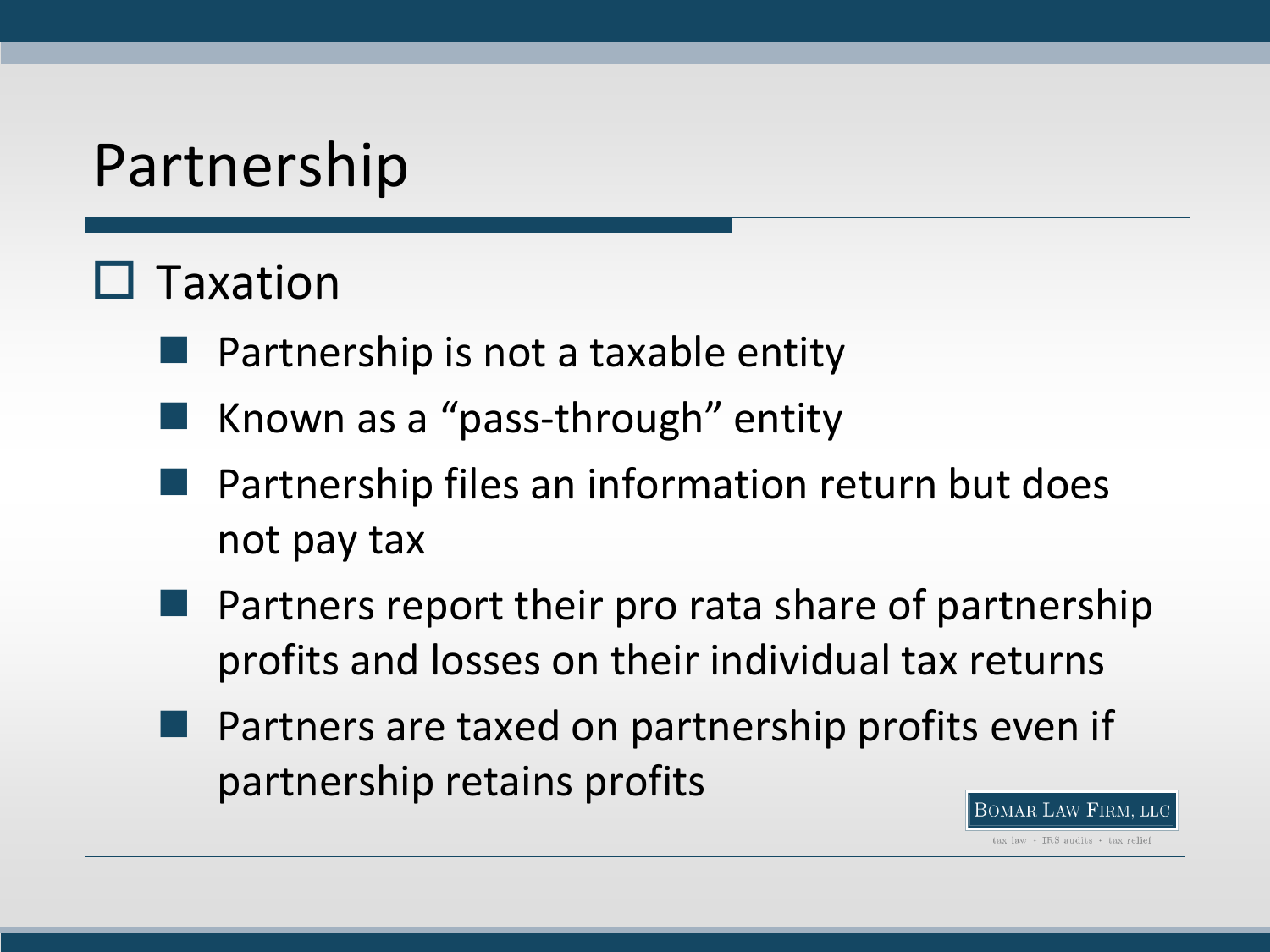- $\Box$  An artificial, intangible entity created under the authority of a state's law
- $\Box$  Much more complex to create and operate than other business organizations
- $\Box$  Known as a domestic corporation in the state in which it is incorporated
- $\Box$  Known as a foreign corporation in a state other than its state of incorporation

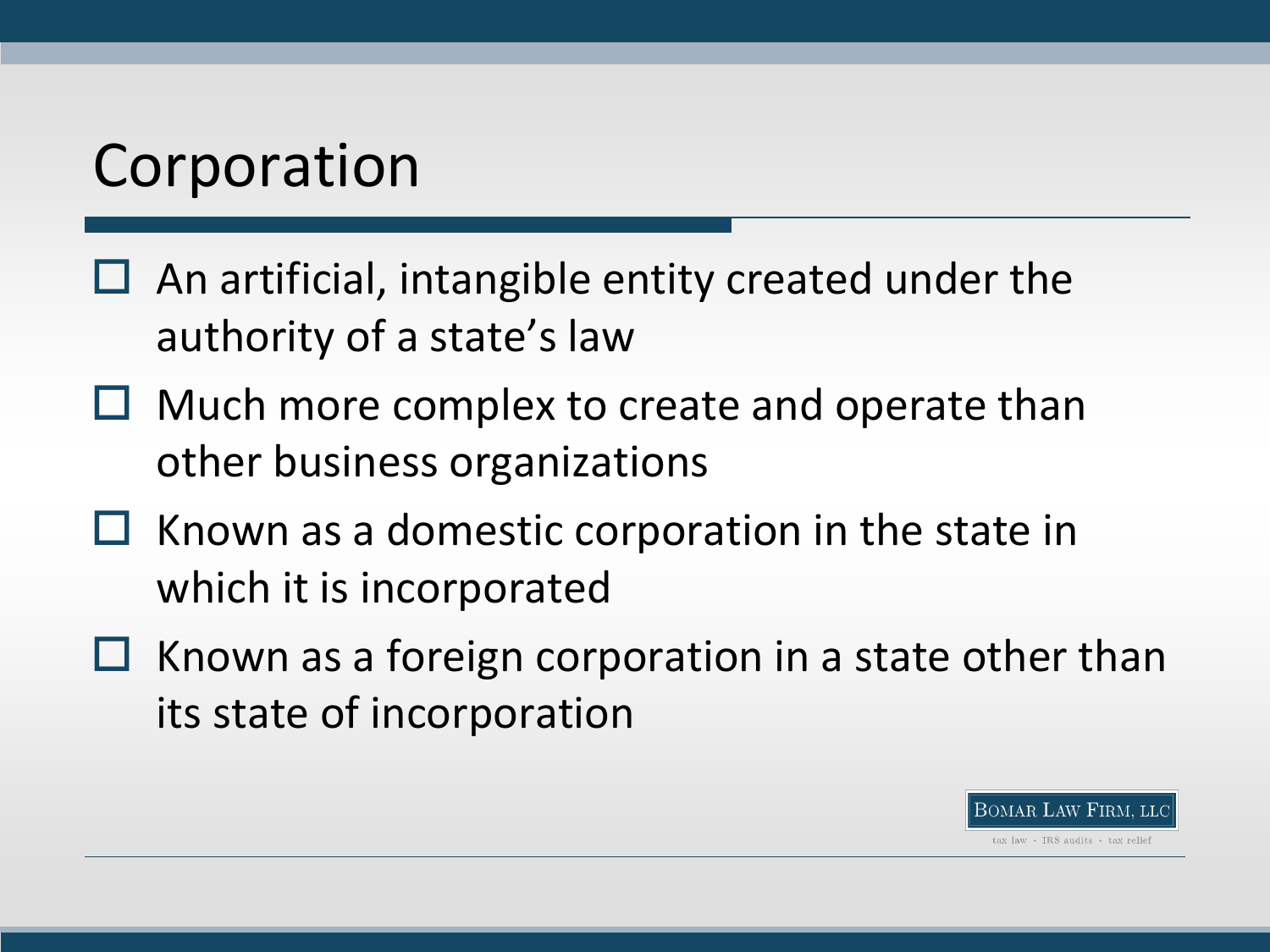### $\square$  Creation

- Incorporators prepare and file articles of incorporation
- State issues charter
- Initial board of directors meets, passes corporate bylaws, and approves issuance of stock
- Higher fees to create than for partnership
- Must qualify to do business in every additional state in which corporation intends to do business

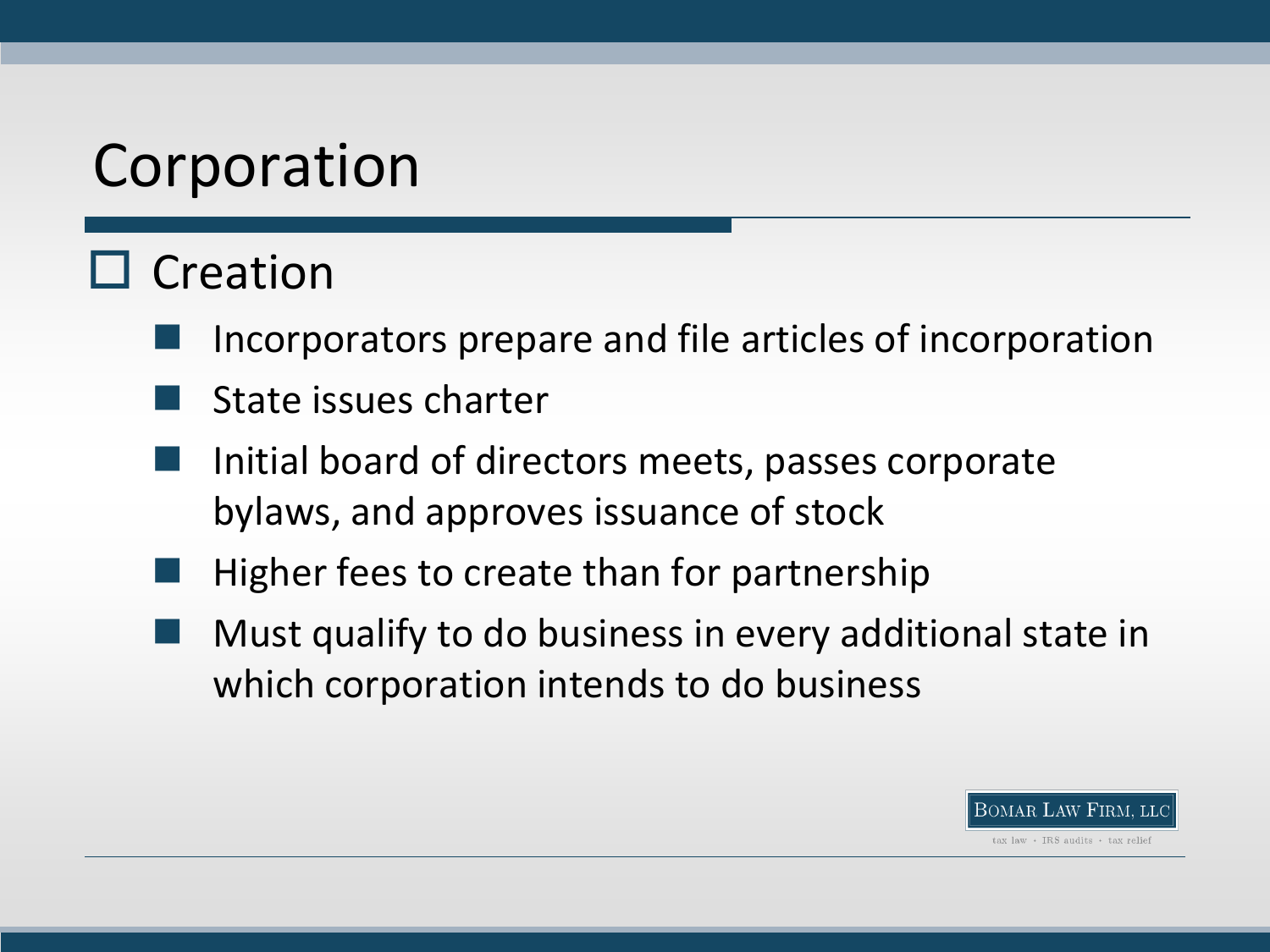### $\Box$  Continuity

- Corporation is an entity separate from its owners (the shareholders)
- **Shareholder's death or sale of his stock does not** affect the organizational structure of the corporation

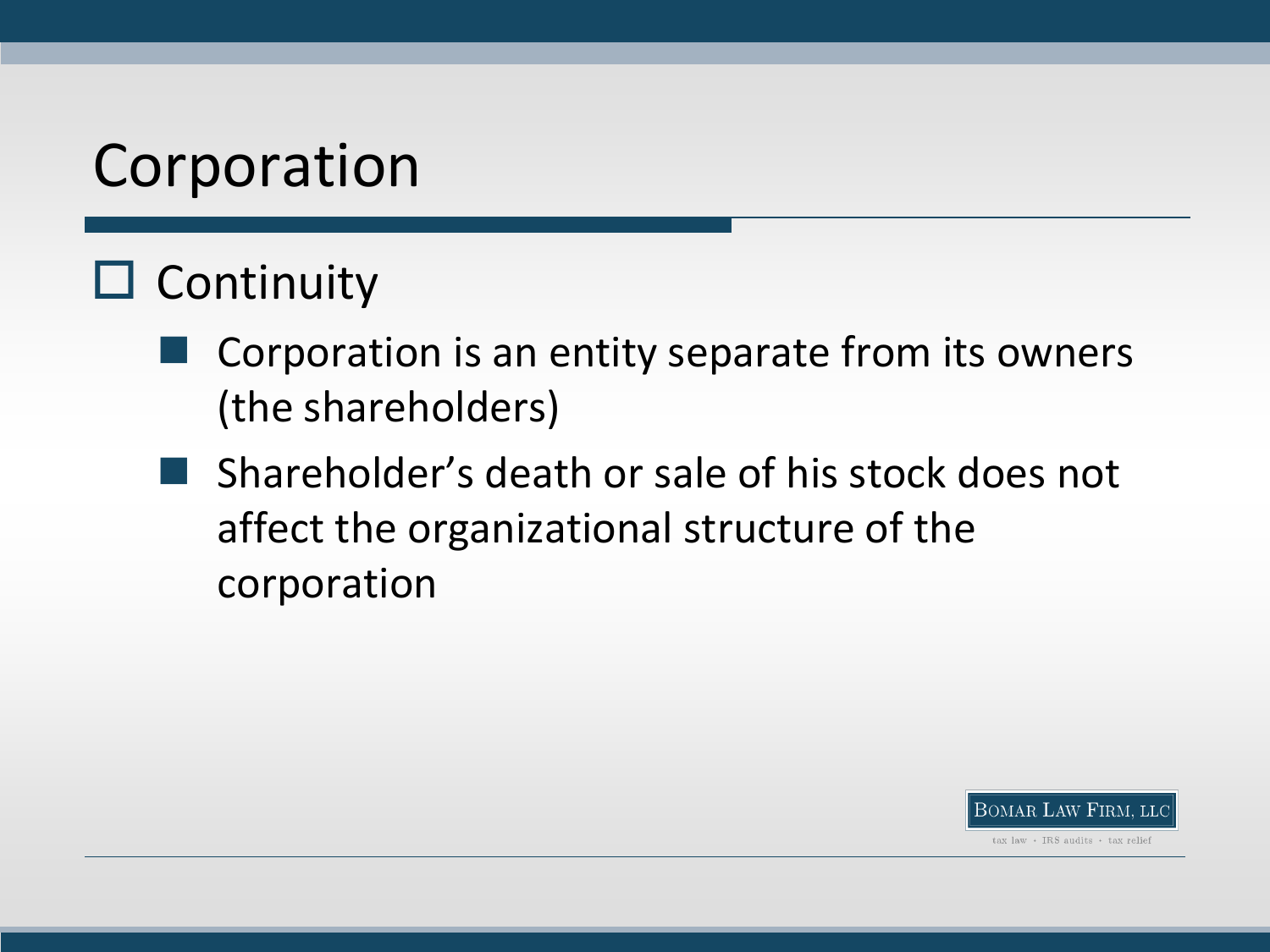#### □ Managerial Control

- Shareholders (owners) elect the corporation's board of directors
- Directors set the objectives and goals of the corporation and appoint the corporate officers (president, vice presidents, etc.)
- Corporate officers manage the daily operations of the corporation

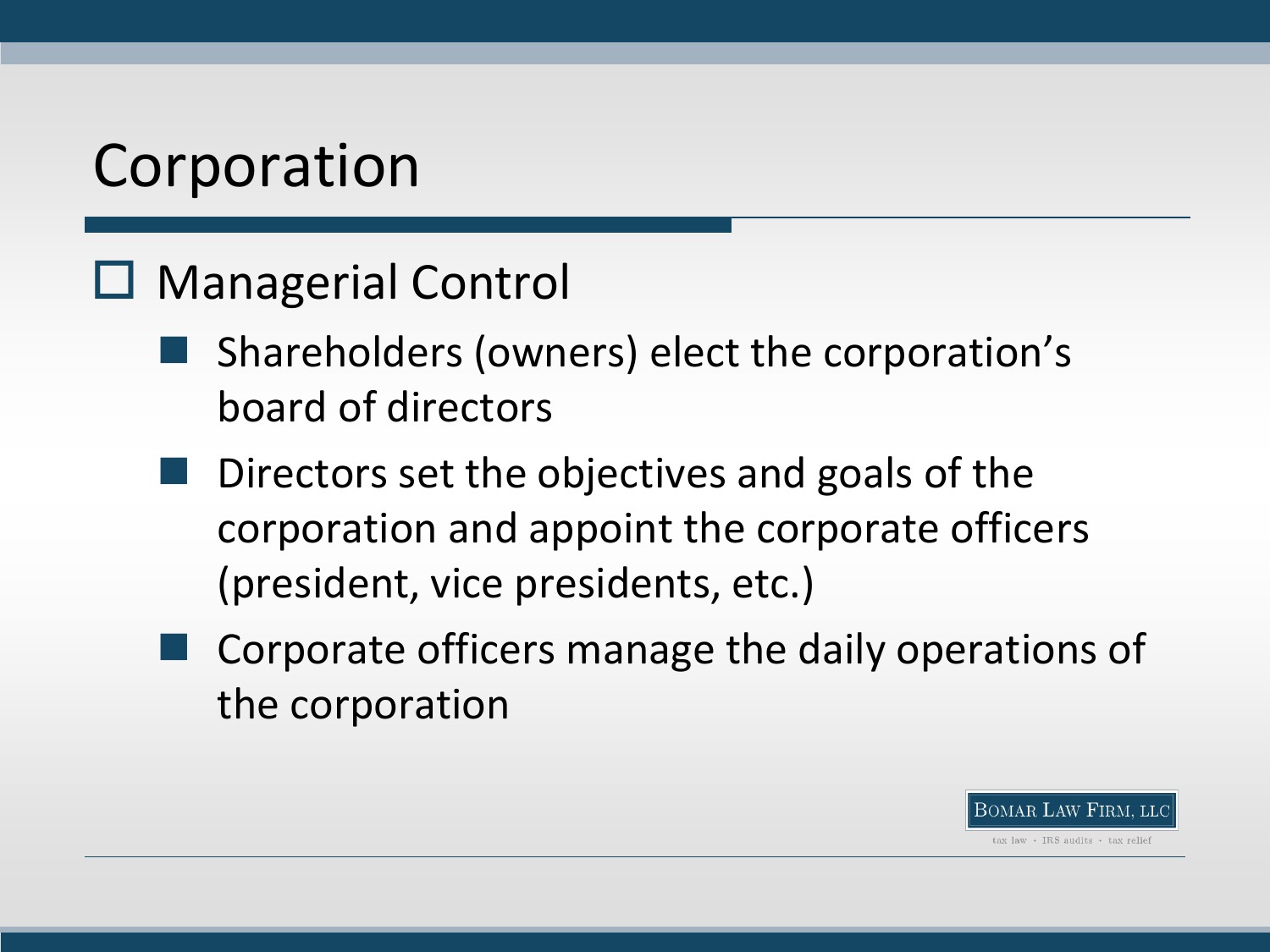### $\Box$  Shareholder Liability

- **Shareholders have limited personal liability**
- Owners are liable for debts of corporation only to the extent of their investment in the cost of the stock
- With small corporations, owners are often required to personally guaranty loans of corporation

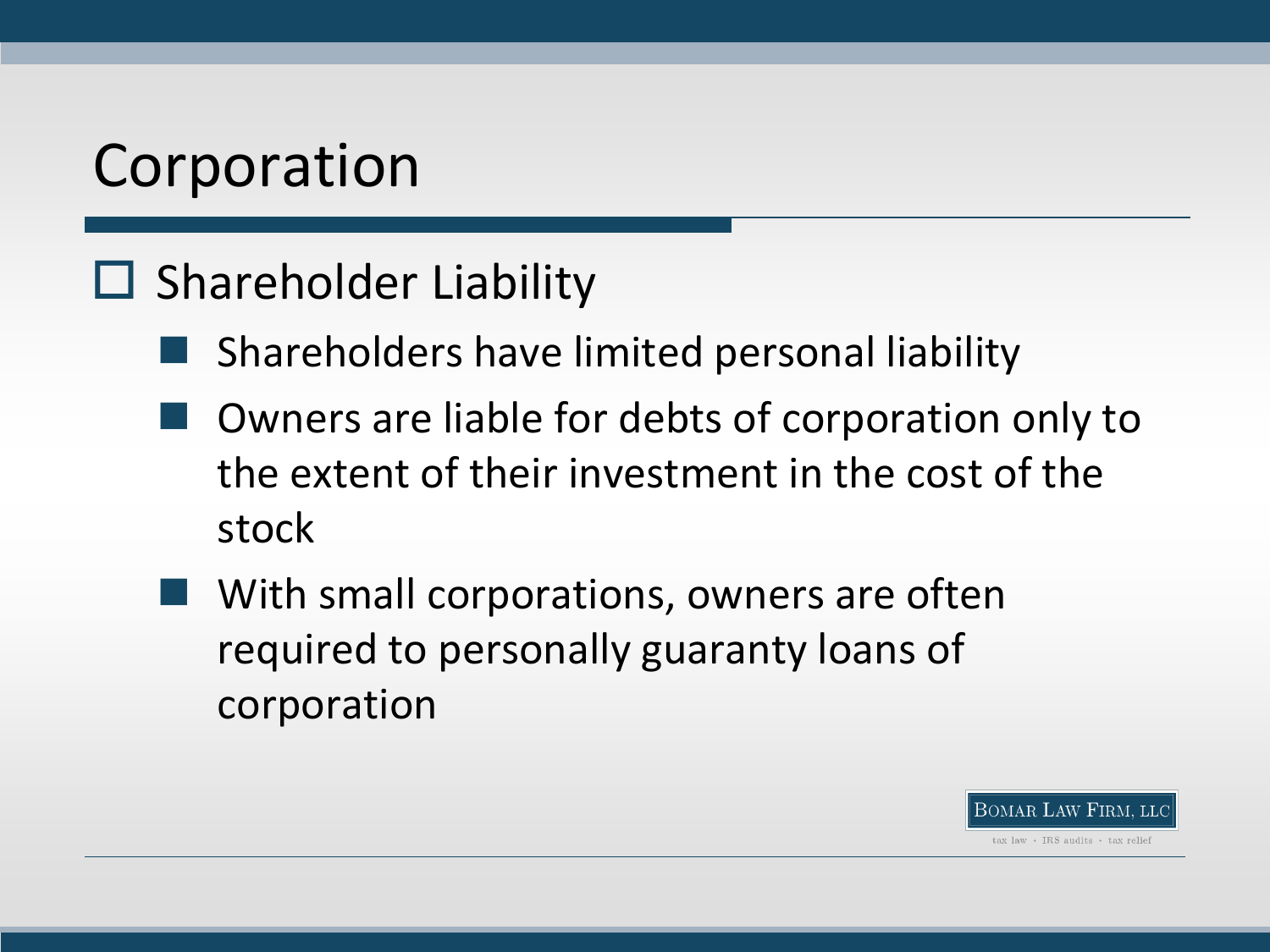### $\Box$  Shareholder Liability (cont'd)

- Limited liability for shareholders can be defeated when it is shown that the corporate form is being misused. Known as "piercing the corporate veil"
	- Liability can be imposed on corporation's owners when:
		- corporation is alter-ego of owners
		- corporate form is not respected
		- corporation is under-capitalized

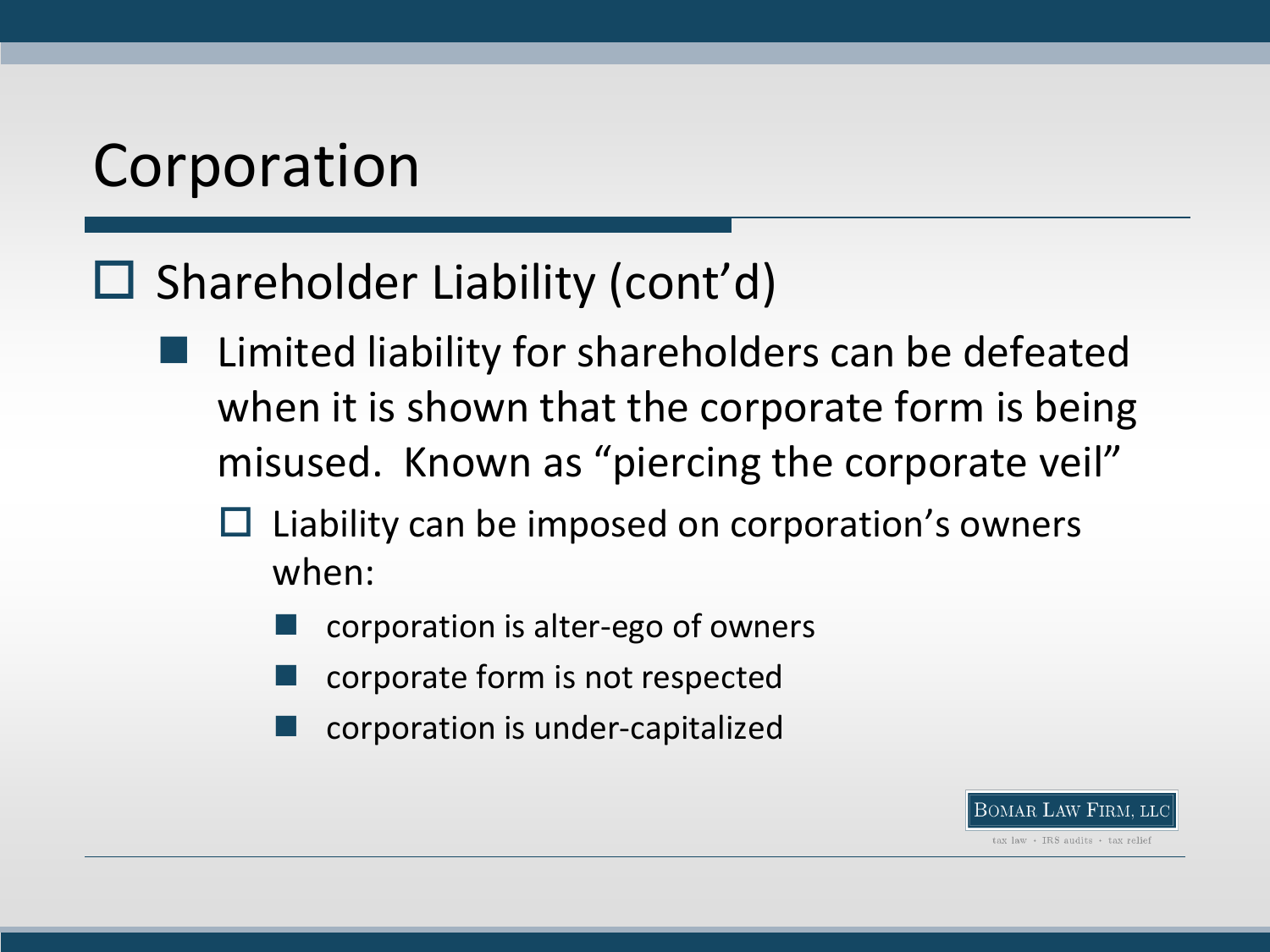### $\square$  Taxation

- Corporation's profits and losses are not allocated to shareholders
- Corporation pays income tax on its earnings
- Shareholders pay income tax on dividends, even though already taxed as earnings to the corporation (double tax)

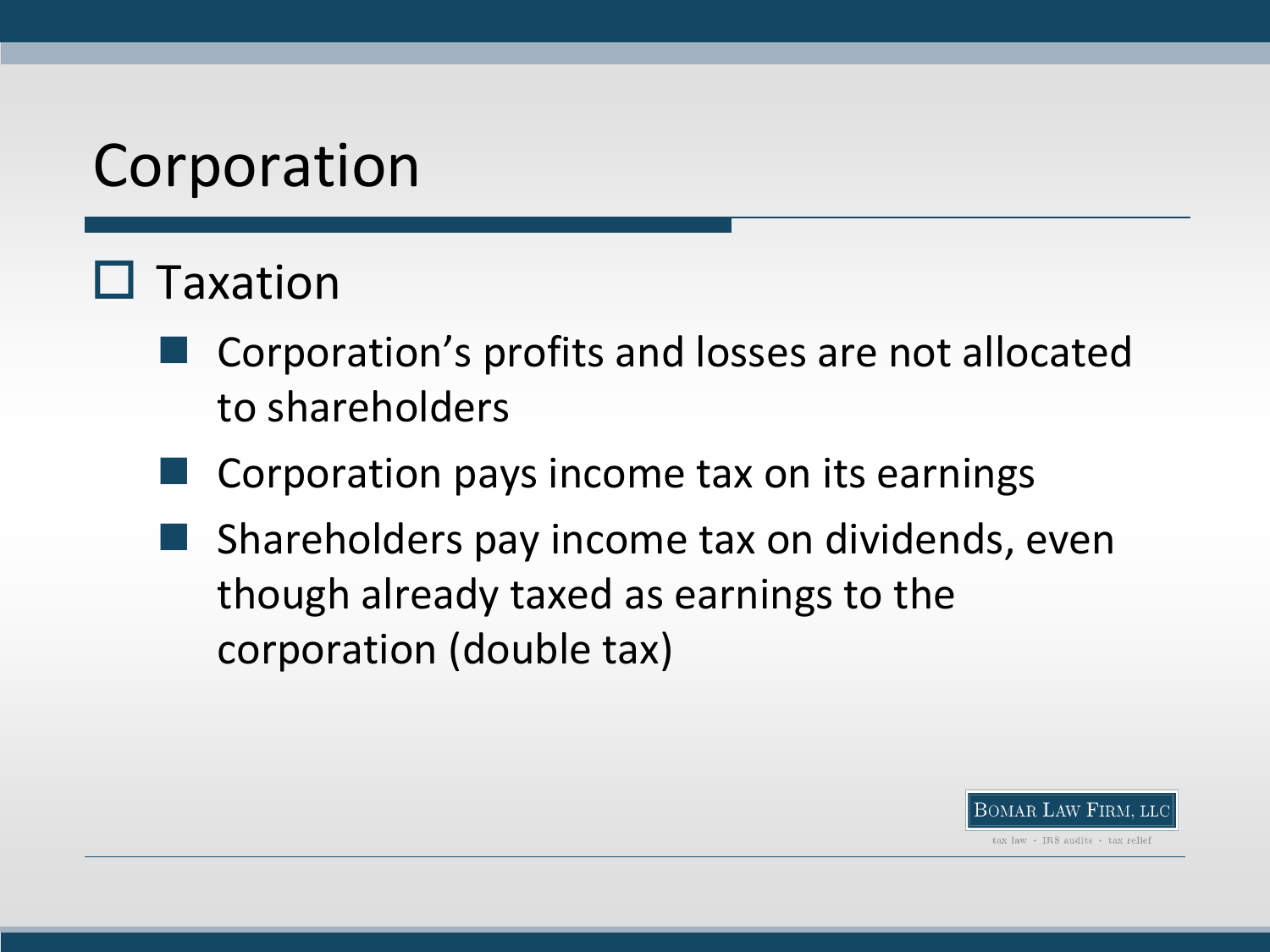### Limited Partnership

- $\Box$  A partnership in which one or more partners are designated general partners and one or more partners are designated limited partners
- $\Box$  Creation
	- Created by agreement
	- Certificate filed with state government

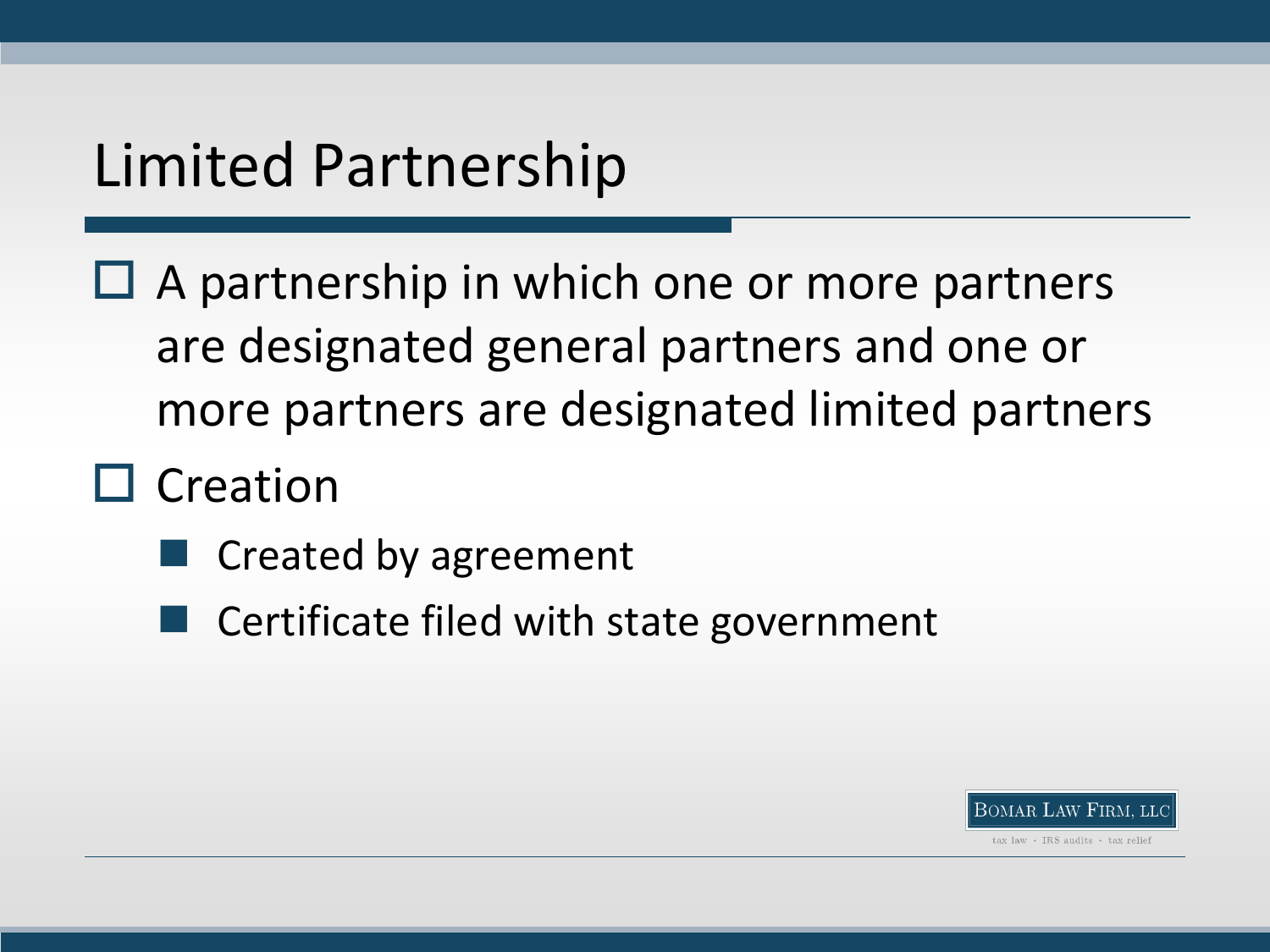# Limited Partnership

### $\square$  Continuity

- Same as partnership with regard to general partners
- Limited partner can assign his interest in the partnership to another without causing dissolution of the partnership

### □ Managerial Control

- General partners control the partnership
- Limited partners may not participate in management of partnership

BOMAR LAW FIRM. LLC tax law + IRS audits + tax relief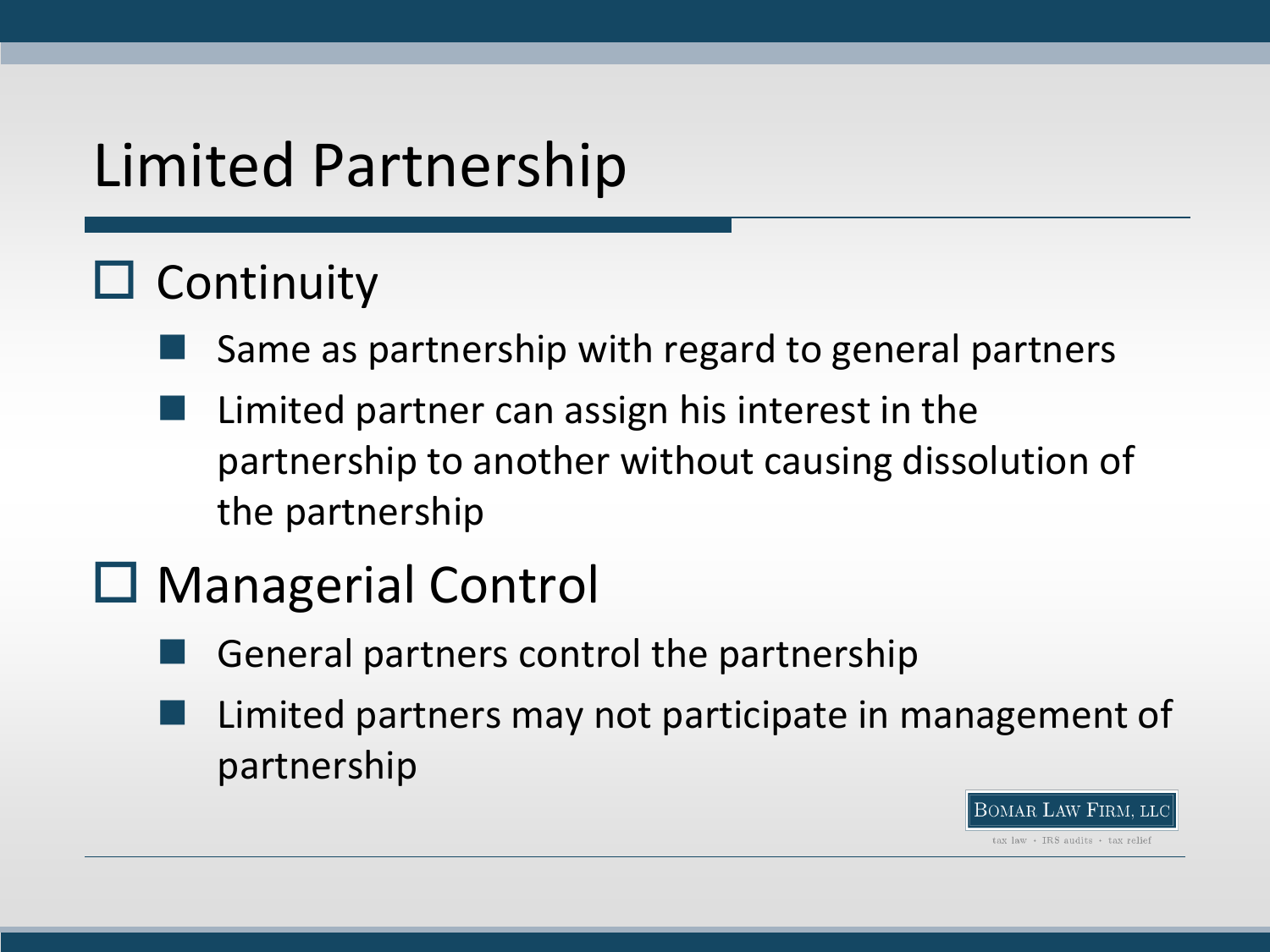### Limited Partnership

#### $\Box$  Personal Liability of Owners

- General partners have unlimited personal liability for debts of the partnership
- $\blacksquare$  Limited partners' liability is limited to amount of investment in partnership
- If limited partner engages in management of the partnership, he becomes personally liable for partnership debts like a general partner
- $\Box$  Taxation same as partnership

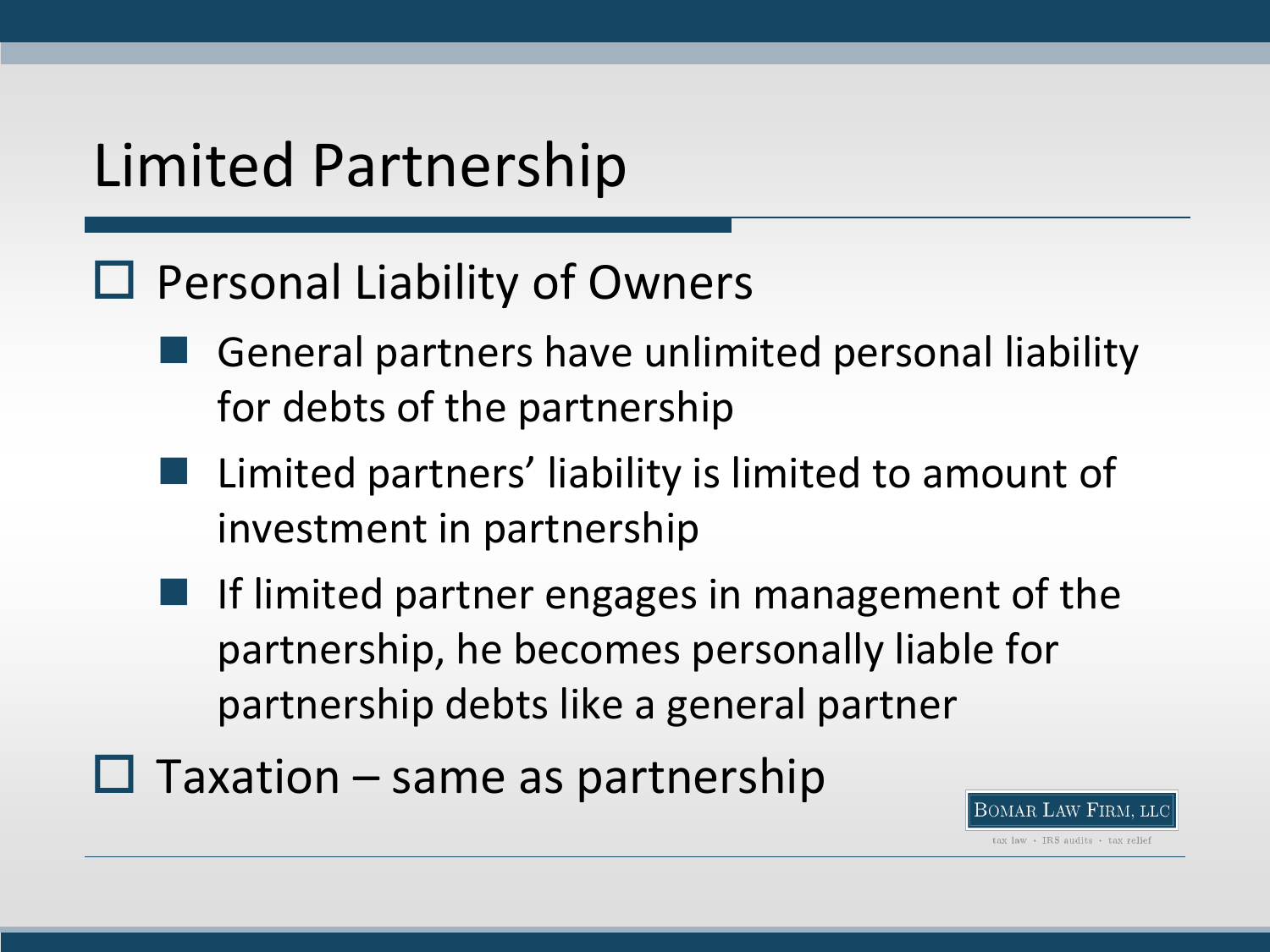- A corporation that has elected to be treated like a partnership for purposes of federal income tax under Subchapter S of the Internal Revenue Code
- $\square$  S Corp does not pay income tax; instead, profits and losses are passed through to the shareholders, who report their share of the profits and losses on their individual income-tax returns, even if profits are retained and not distributed to shareholders

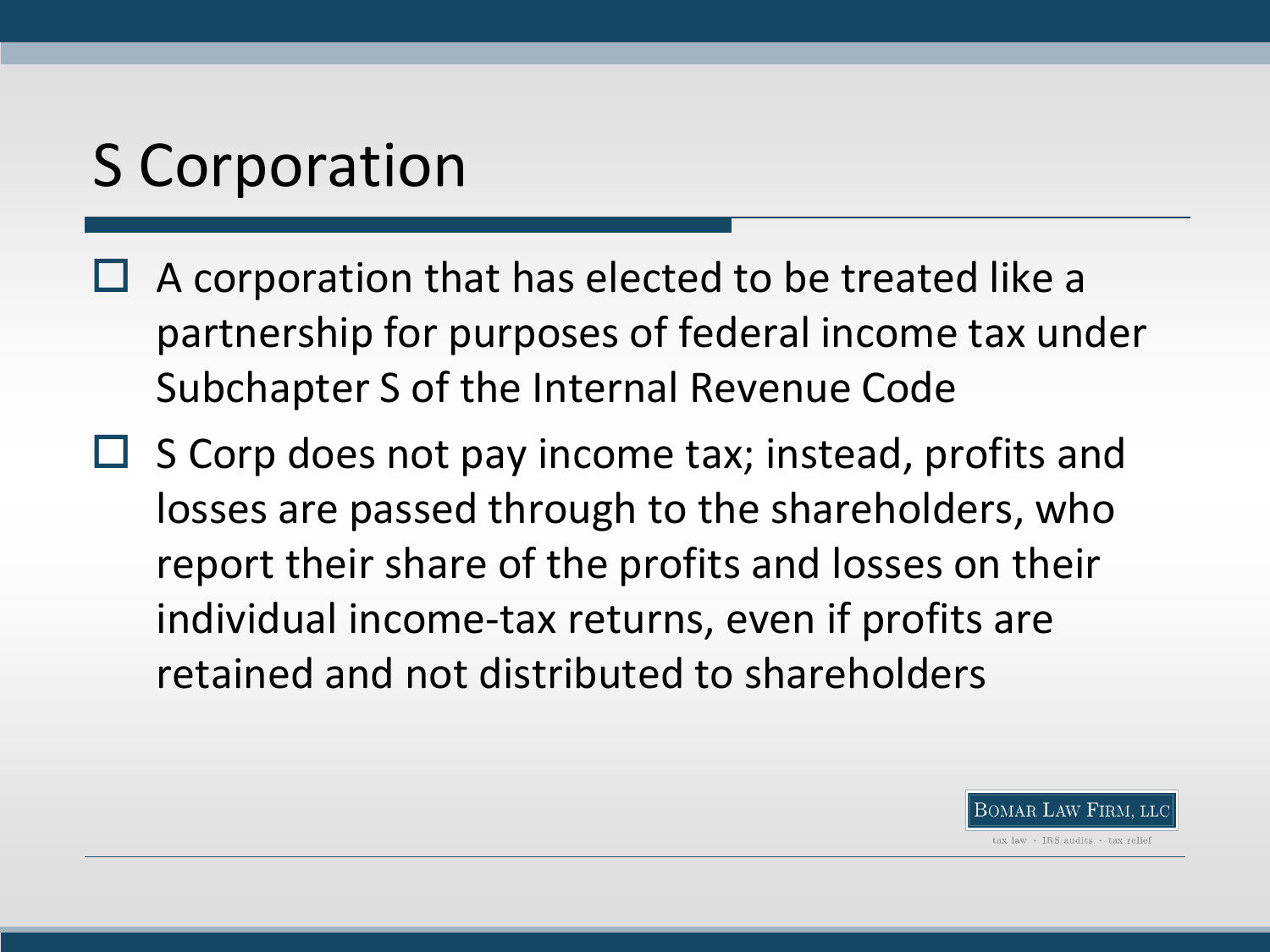- $\square$  S Corp cannot have more than 100 shareholders
- $\Box$  Election under Subchapter S must be unanimous among shareholders
- $\Box$  Shareholders must be individuals, not business organizations

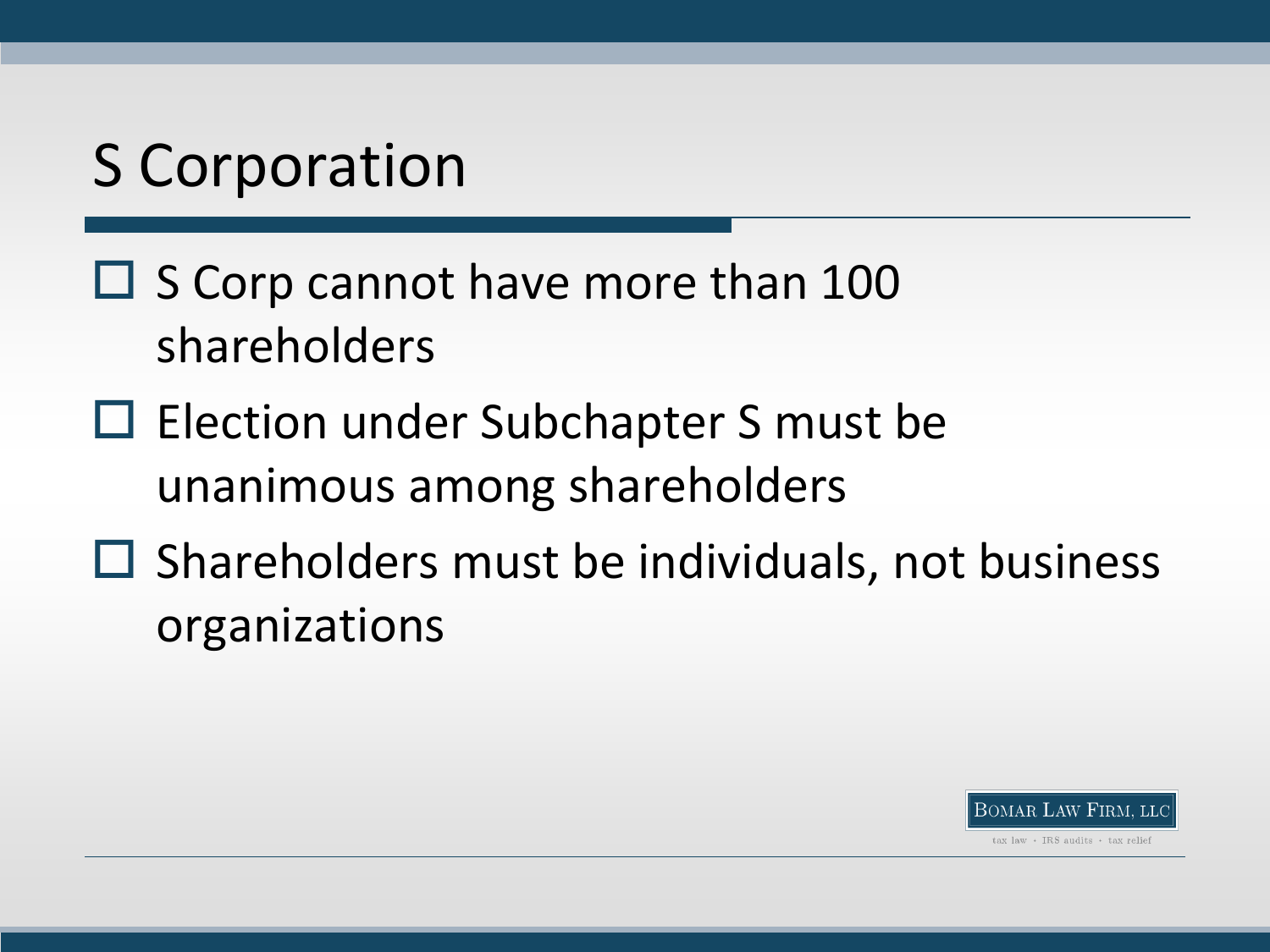- $\Box$  A hybrid business organization that has corporation- and partnership-like qualities.
- $\square$  Owners of LLC are called "members"
- $\Box$  Business organization can be member of LLC

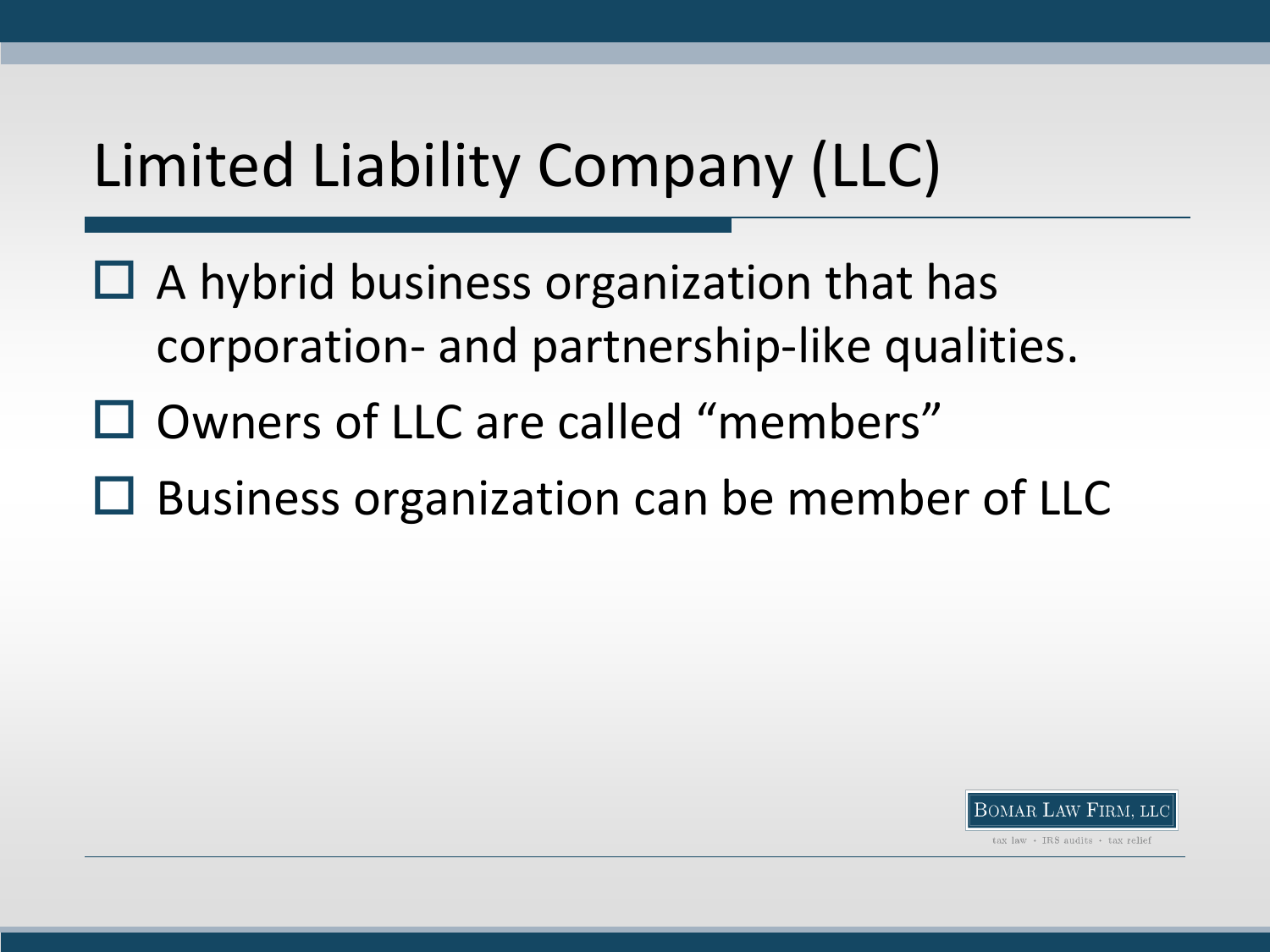### $\square$  Creation

- Created much like a corporation
- "Organizers" file Articles of Organization with the state government
- Cost is similar to incorporating a corporation
- Must qualify to do business in every additional state in which LLC intends to do business

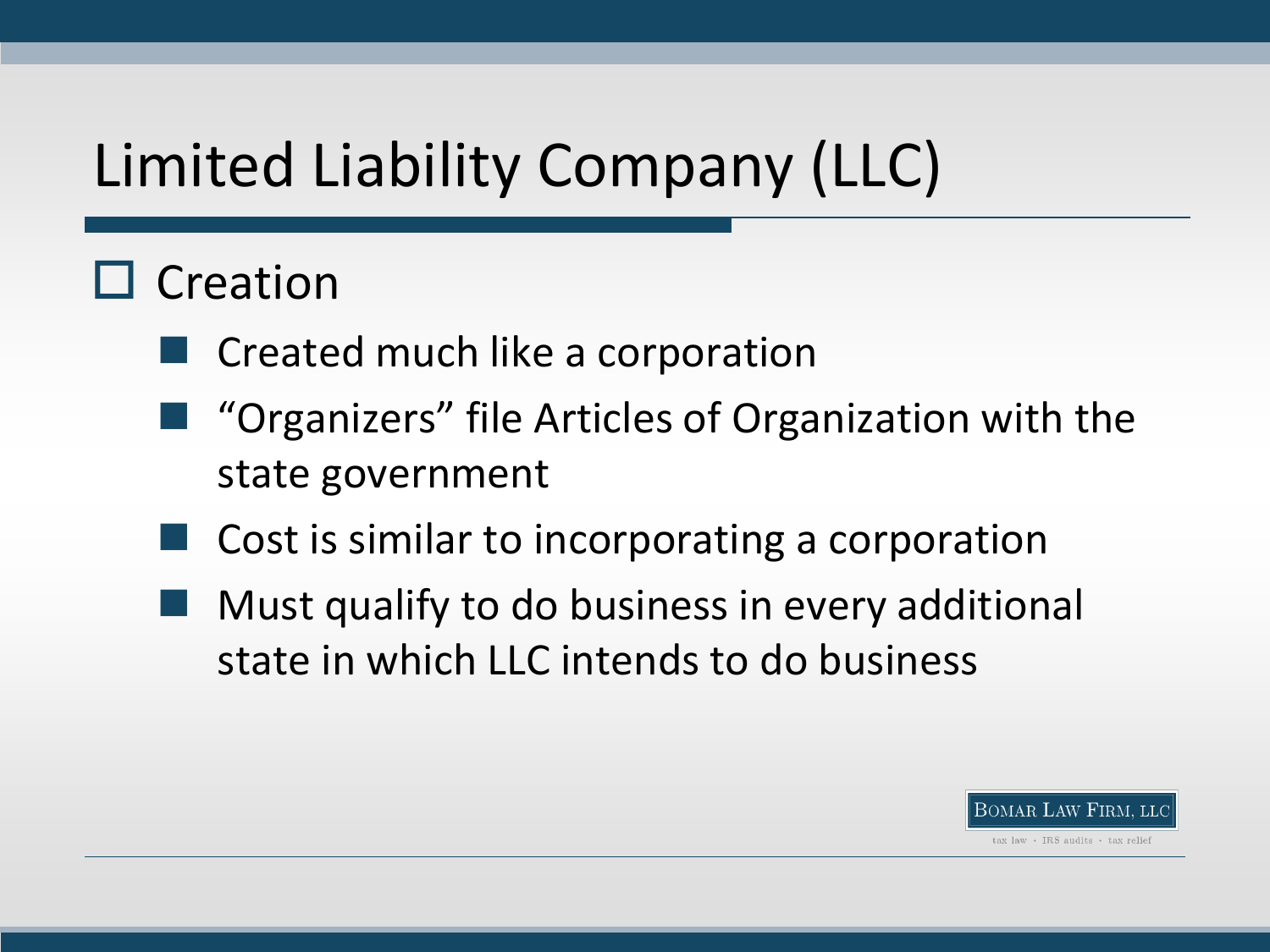### $\square$  Continuity

- When a member dies or withdraws from LLC, LLC is dissolved
- Remaining members can decide to continue the business of the LLC, and new LLC is thereby formed

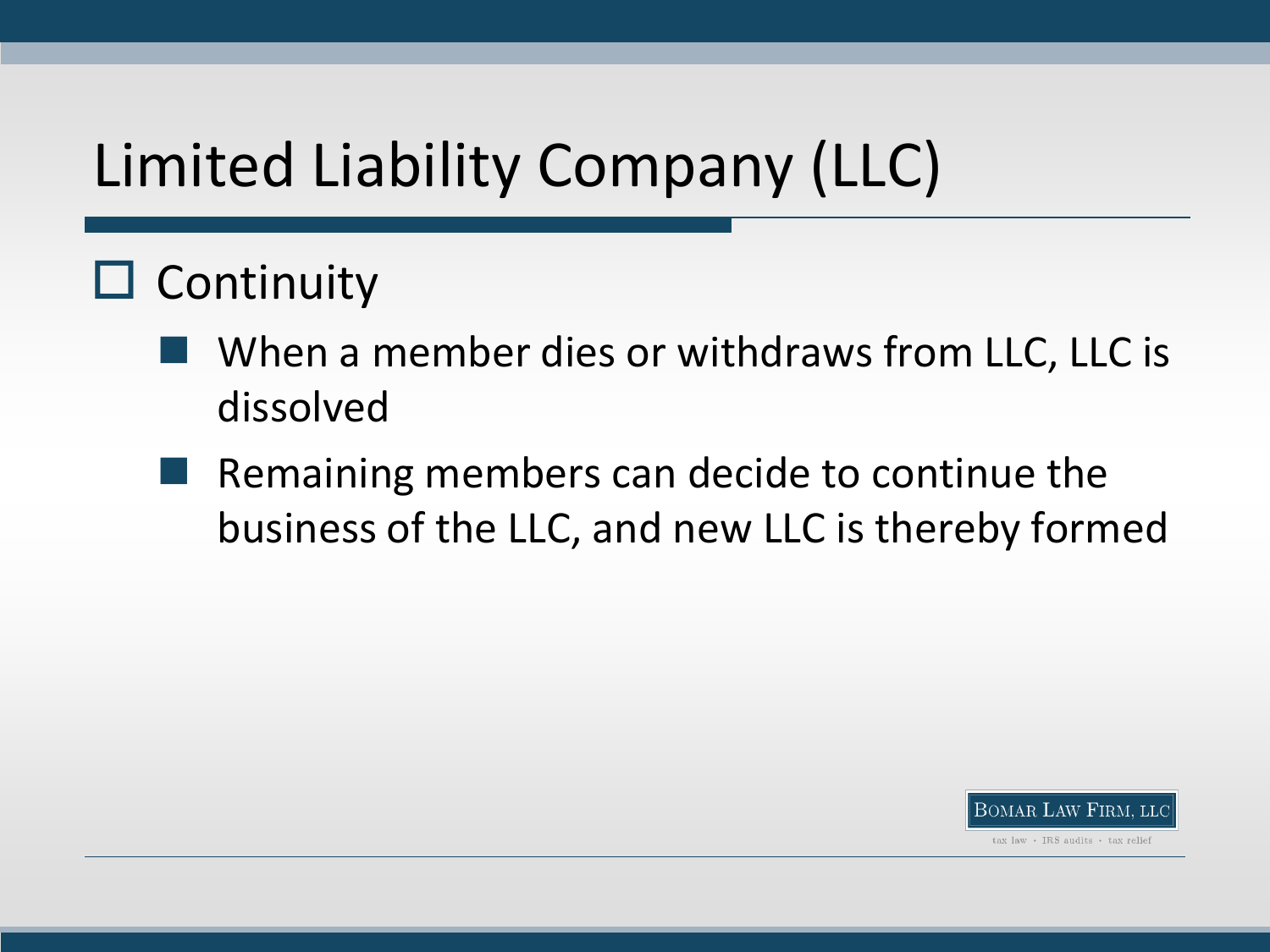#### □ Managerial Control

- Management is vested in members unless articles of organization provide for management by one or more "managers"
- Members have equal right to share in profits and losses of company